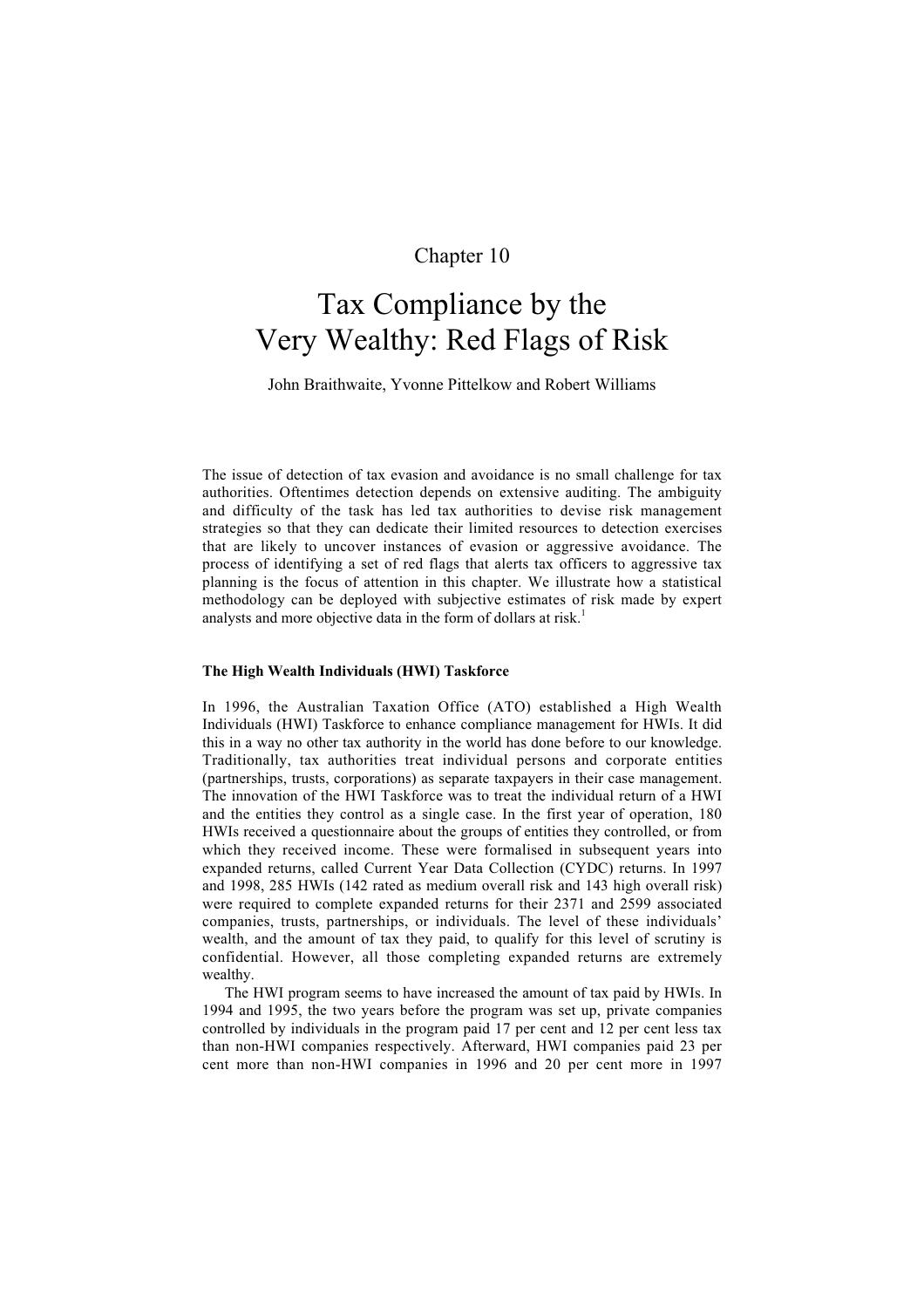(Braithwaite, 2001, p. 13). It is believed that this is because HWIs are generally more cautious with their tax affairs when they are under the microscope of the HWI program:

It's the constant surveillance of being on the program that causes compliance...Part IVA is of indeterminate width. It might be applied more aggressively in future. So I advise clients to be careful.

Asking the question and getting them to focus their mind on where everything is had an impact.

(HWI advisers quoted in Braithwaite, 2001, p. 10.)

Another adviser suggested that 'the more information he's [the Commissioner] got, the less aggressive they will be in their tax planning'. What was meant by this comment was that through notifying the Commissioner of 'X' in 1998, taxpayers reduced their degrees of freedom to re-configure their 1999 affairs in such a way that not-X appeared to be the case in 1999. Changes from year to year will be noticed, so HWIs must keep their affairs consistent with the underlying truths of earlier declarations. Also the more holistic approach of HWI program surveillance means there is a need to work harder at keeping the story about one HWI entity's tax affairs consistent with that of another (Braithwaite, 2001, p. 11).

#### **The Risk Ratings**

The data in this report are based on risk ratings of 207 potential risk issues identified from 1997 and/or 1998 tax returns for 235 individual HWIs and the entities they control.

ATO analysts might examine as many as 100 expanded returns from all the entities controlled by a HWI, and then in theory rate each of the 207 potential risk issues from 0 to 10. These ratings are estimates of indications of risk; that is, there is no guarantee that there really is a high risk. Usually an audit would be needed, sometimes even litigation, to establish if the risk was a reality.

As with all risk ratings, the rating estimates used as the basis for this report were checked by a supervisor who may have revised them. For the highest risks, senior taskforce staff would also meet to discuss the analyst's assessment.

Most of the potential risk issues were not recorded or rated for each HWI. In fact more than half the HWIs in the database had less than ten rated issues. The maximum was fifty-one, and the minimum was one.

This report is concerned with high risk ratings. A rating of 1-3 was defined by the taskforce as a low risk, 4-7 as medium, and 8-10 as high. The defining features of a score of more than 7 in the instructions to analysts are indications of aggressive tax planning 'like significant loss creation', followed by a list of other types of aggressive tax planning or 'further information desirable and would suggest audit action'. Judgments about what is aggressive tax planning are controversial and subjective<sup>2</sup> and there are many reasons to suspect risk ratings as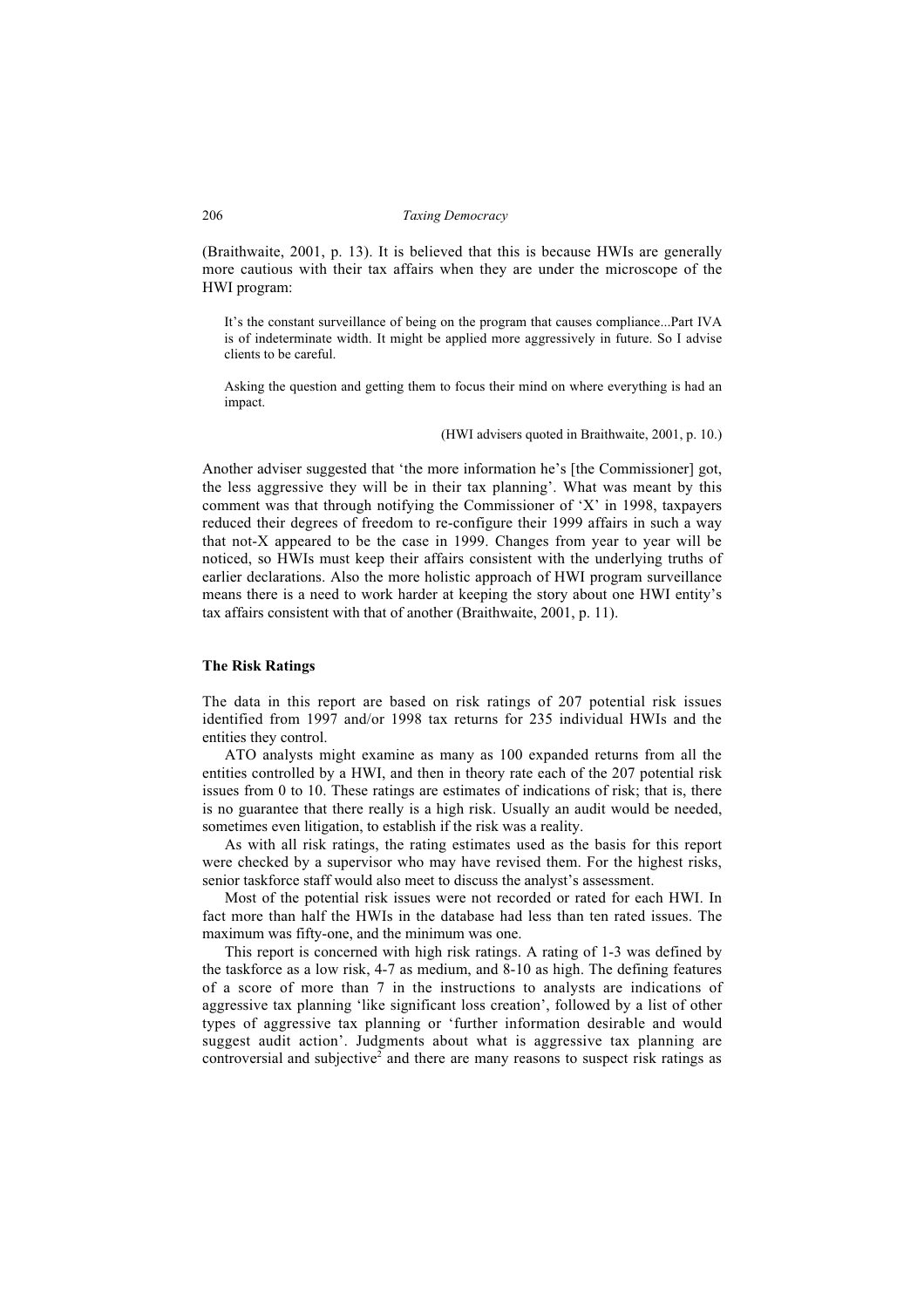unreliable.<sup>3</sup> In the first part of this report we accept these subjective judgments at face value and use them to predict several criteria of overall risk of the HWI and the entities they control. We then test if the 'objective' criterion of dollars at risk adds any additional information to the more 'subjective' assessment of risk.

The list of 207 potential risk issues used in this analysis has been until now highly protected. While not all issues are identified specifically, it is now possible to release results that reveal at least the issues that turned out to be important in these analyses. The collection of risk ratings, which are the basis of these analyses, has now been suspended and superseded, so the definition of issues discussed in this chapter does not provide useful information to tax advisers. Even at a more conceptual level, some of the issues, which we find to be serious risks for 1997-98, are no longer risks as a result of tax reform.

Our objective with this research is not to revise a list of 207 risk issues that have already been revised, but rather to seize the unique opportunity the data provides and to explore the kinds of risk factors that predict the existence of the highest levels of overall risk. That is, what are the issues which, when rated as an indication of high risk, are a red flag for the existence of many other high risks to the revenue?

#### **What are the Most Common High Risks for HWIs?**

Analysts rated risks in comparison with other HWIs, not general taxpayers. If this were not the case, virtually all HWIs would have attracted a large number of high risk ratings based simply on their wealth, income levels, and the complexity of their business dealings. This outcome would have been unproductive for determining where the greatest risks lay. As a result, and because not many issues were rated by analysts, it is rare for a HWI to be given a risk rating over 7 on one of the 207 issues.

Table 10.1 shows the 13 issues most commonly given a rating greater than 7. In addition, the ratings of the 235 HWIs on each risk have been averaged and appear in the second column alongside the number of HWIs scoring in the extreme categories. While these statistics suggest a somewhat different ordering of risk, priority tends to be given to use of extreme categories rather than average rating. Tax authorities are more interested in the extreme risks than in average risks, as they only have the resources to deploy audits and other strategies against the highest risks.

The most common risk issue, rated over 7 in only 12 cases, was the utilisation of revenue losses (as opposed to capital losses) through transfers within the HWI's group of entities – moving losses to a taxable entity to save tax for that entity (Issue 1, Table 10.1). The second most common high risk was the use of an offshore entity (company, trust, partnership) in an unlisted (that is, low taxed)<sup>4</sup> country (Issue 2, Table 10.1).

There are seven instances of revenue loss creation via research and development (R&D) deductions (Issue 5, Table 10.1). R&D investment receives a concessional tax treatment and has traditionally been used in tax minimisation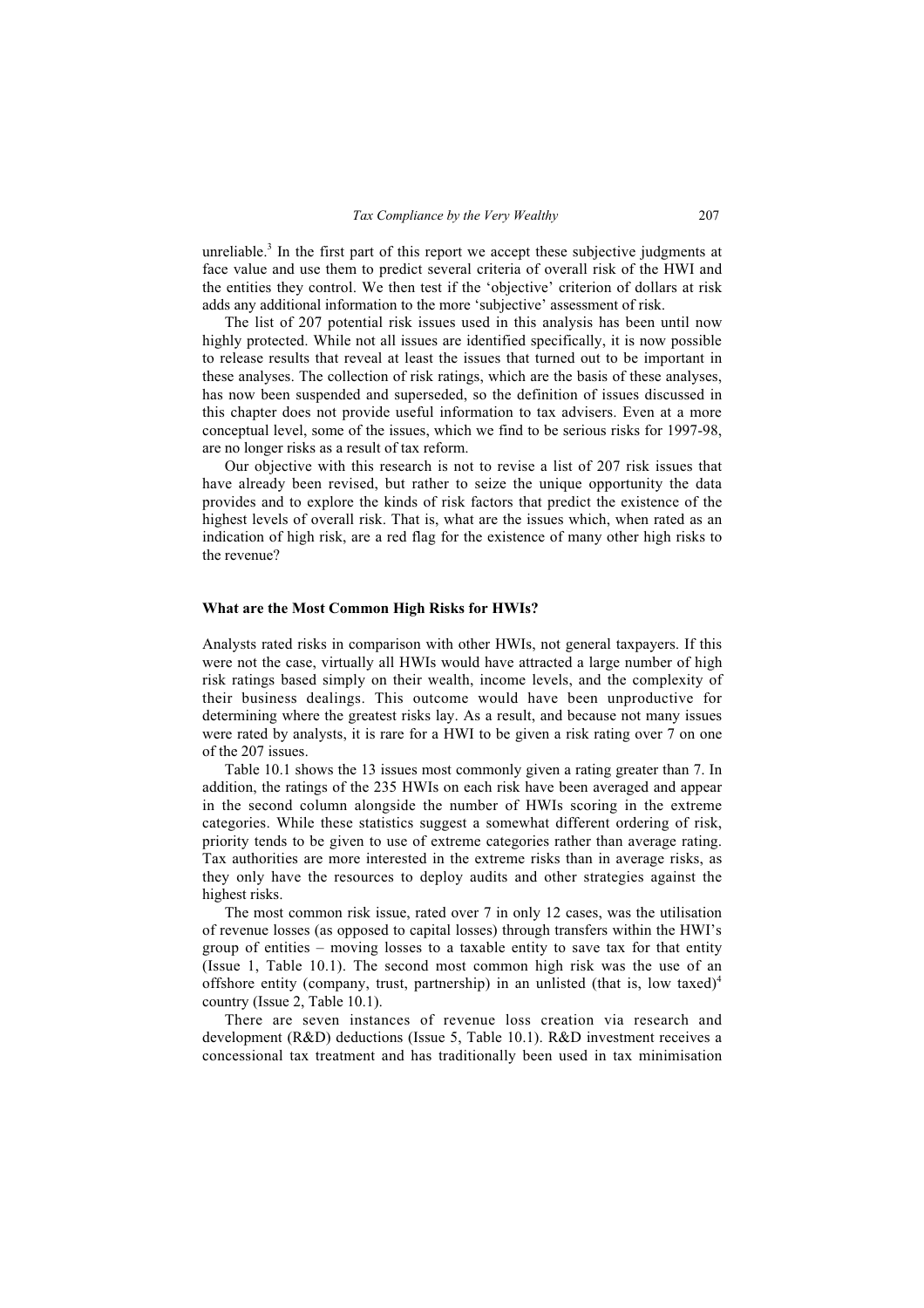arrangements (Issue 6, Table 10.1). There are seven instances of 'taxable distributions to a loss entity', which is the inverse of transferring a loss to a taxable entity. The term 'distribution' means it is limited to trusts in this instance.<sup>5</sup> If used unscrupulously a loss can be transferred a number of times and can be used in each entity it passes through. This is known as 'loss cascading' and has been considered a serious risk to the revenue.

There are eight cases of 'debt forgiveness/bad debts' (Issues 3, Table 10.1). This technique can be used to create a revenue loss within a group of companies. If one company fails to repay a loan, the company that made that loan can claim it as a bad debt for tax purposes. A bad debt is tax deductible, and, when deductions exceed income, a loss is created. An 'asset disposal' can create a capital loss if the asset is sold for less than the purchase price. Purchase price can be manipulated when the same person ultimately owns the company that is selling the asset and the company that is buying the asset. In this way an artificial, and tax deductible, capital loss will be created within the group with no corresponding economic loss to the taxpayer. There are also eight instances of 'other significant deduction issues' (Issue 4, Table 10.1). These 'other issues' will be discussed later in this chapter.

Table 10.1 also shows the recorded mean dollars at risk (e.g., the dollars transferred within the HWI group) for each of the common high risk issues. The dollars at risk are the maximum dollars at risk in either 1997 or 1998. Note this is not the dollars at risk when the risk was rated over 7; this would be a higher number. The mean dollars at risk number is the mean dollars at risk for this risk across all ratings of risk from 1 to 10 (regardless of whether it was high or low). Note also that the mean dollars at risk will include zero entries if they are recorded. However the value of zero may mean no dollars were at risk or that the analyst did not know the dollar amount for some HWIs or the entities they control. The high value of \$46 million for those placed in the miscellaneous 'other' category is significant and will be interpreted later in this chapter.

Table 10.2 shows the issues with the highest mean dollars at risk across all 207 issues (as opposed to just the highest risk issues). Transfer of trading stock has an average of \$379 million at risk. This could be indicative of a transfer pricing issue, but there are only three HWIs with recorded dollars at risk for this issue. In general, the estimates of the mean dollars at risk should be treated with caution. For example, if an entity is only partially controlled by a HWI there is a possibility that the analyst has included only a portion of the actual risk.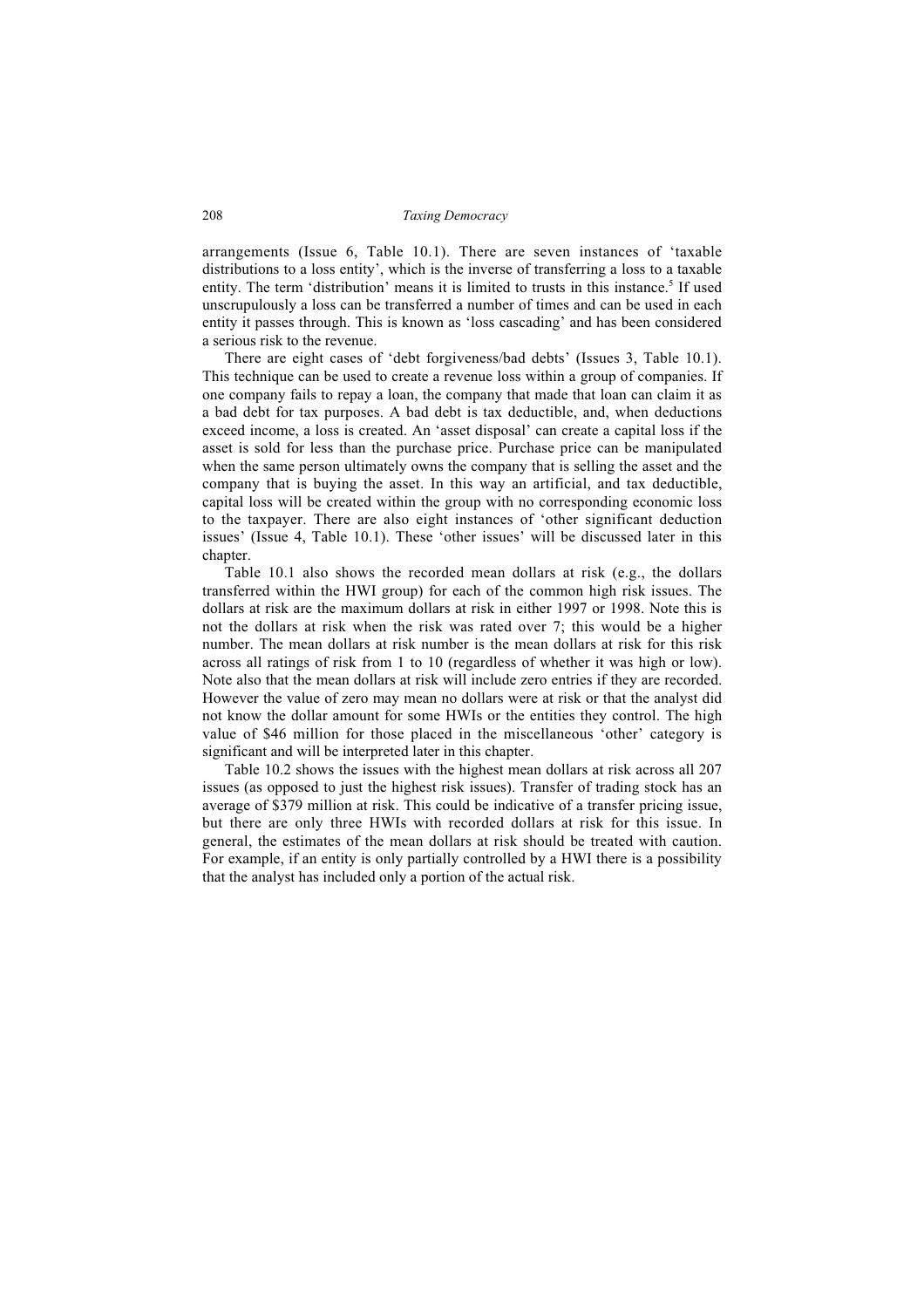# **Table 10.1 Most common high risk issues**

| Issue                                                                                                               | No. HWIs<br>with risk<br>rating $> 7$ | Mean risk<br>rating | Mean dollars ar<br>risk (\$AUS) |
|---------------------------------------------------------------------------------------------------------------------|---------------------------------------|---------------------|---------------------------------|
| Revenue loss utilisation via intra group<br>transfer $(1)$                                                          | 12                                    | 4.12                | \$4 328 670                     |
| Use of offshore entity in an unlisted<br>country $(2)$                                                              | 8                                     | 4.40                |                                 |
| Revenue loss creation via debt<br>forgiveness/bad debts (3)                                                         | 8                                     | 4.21                | \$5416922                       |
| Miscellaneous income and deduction<br>items – other significant deduction<br>issues $(4)$                           | 8                                     | 4.04                | \$4 540 784                     |
| Revenue loss creation via research and<br>development deduction claims (5)                                          | 7                                     | 5.76                | \$3 332 722                     |
| Trust distributions – taxable<br>distributions to a loss entity $(6)$                                               | 7                                     | 4.14                | \$5492180                       |
| Other miscellaneous items – disposal of<br>significant capital item in review period<br>(non-assessable profit) (7) | 7                                     | 3.93                | \$15 843 564                    |
| Evidence of value shifting or unusual<br>$transactions$ – means of minimising<br>income tax in group $(8)$          | 6                                     | 5.22                |                                 |
| Other miscellaneous items $-$ other (9)                                                                             | 6                                     | 4.27                | \$46 153 472                    |
| Evidence of value shifting or unusual<br>$transactions$ – means of minimising<br>capital gains tax in group (10)    | 5                                     | 5.62                |                                 |
| Group restructure due to significant new<br>ventures $(11)$                                                         | 5                                     | 4.24                |                                 |
| Trust distributions - distributions from<br>capital profits reserve (12)                                            | 5                                     | 4.63                | \$3 315 175                     |
| Trust distributions – capital distribution<br>in cash (to the HWI) $(13)$                                           | 5                                     | 4.73                | \$1 196 229                     |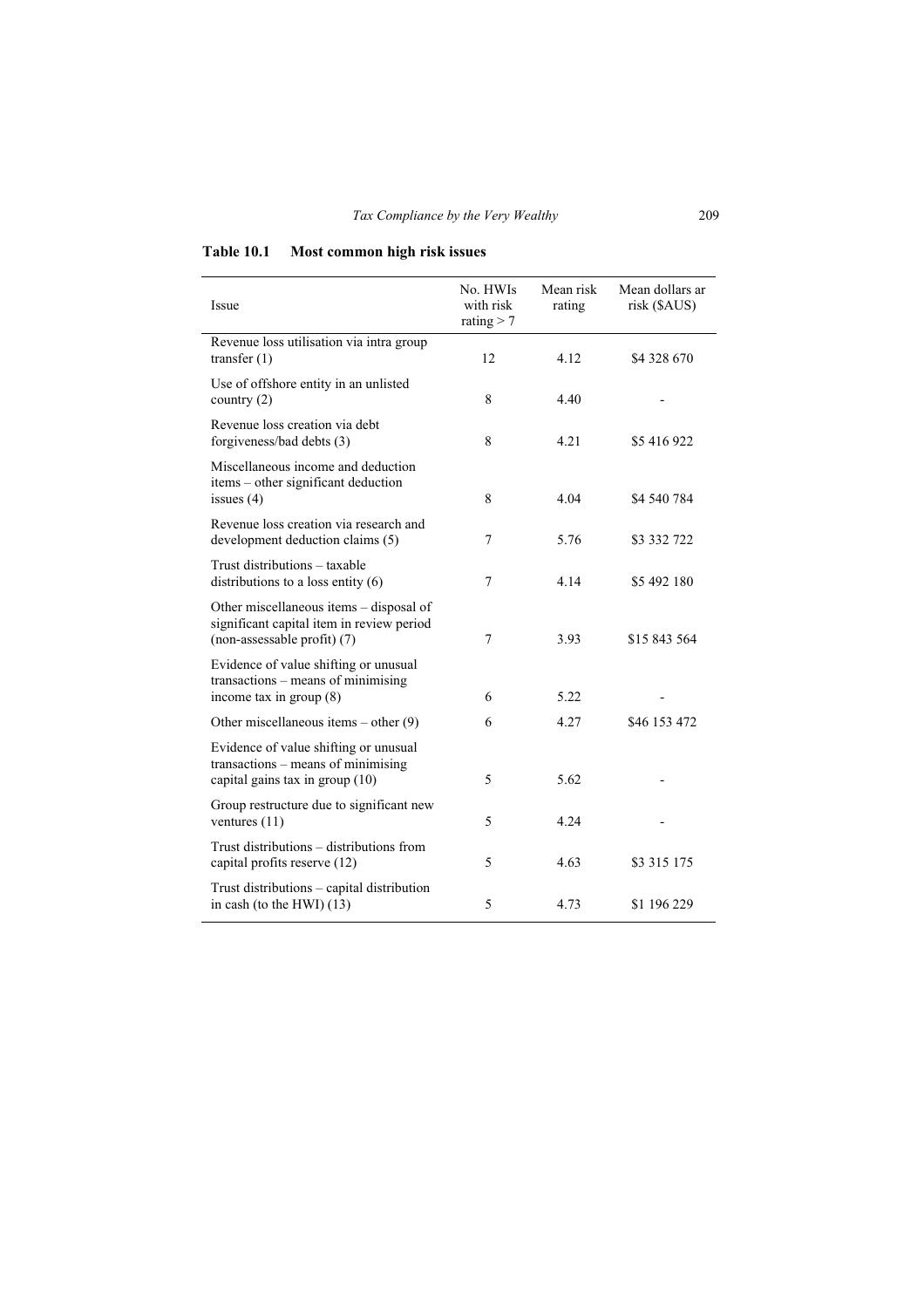# **Table 10.2 Issues with highest mean dollars at risk**

| Issue                                                                                                | No. HWIs<br>with risk<br>rating $> 7$ | Mean risk<br>rating | Mean dollars at<br>risk (\$AUS) |
|------------------------------------------------------------------------------------------------------|---------------------------------------|---------------------|---------------------------------|
| Related party transactions with an<br>entity in an unlisted country -<br>transfer of trading stock   | $\theta$                              | 7.00                | \$379 333 333                   |
| Other miscellaneous items – other                                                                    | 6                                     | 4.27                | \$46 153 472                    |
| Other miscellaneous items -<br>finance/treasury issues                                               | $\mathfrak{D}$                        | 6.25                | \$34 848 766                    |
| Capital loss creation via cost base<br>manipulation                                                  | $\mathbf{0}$                          | 5.33                | \$22 782 914                    |
| Related party transactions with an<br>entity in an unlisted country -<br>transfer of assets/property | 1                                     | 4.20                | \$21 222 264                    |
| Evidence of dividend streaming<br>within group companies                                             | $\theta$                              | 3.67                | \$17485377                      |
| Related party transactions with an<br>entity in a listed country -<br>granting of guarantees         | $\Omega$                              | 1.00                | \$17 382 600                    |
| Trusts – use of beneficiary loan<br>accounts (loan source unknown)                                   | 3                                     | 4.28                | \$16 152 070                    |
| Other miscellaneous items -<br>disposal of significant capital<br>items (non-assessable profit)      | 7                                     | 3.93                | \$15 843 564                    |
| Companies – use of shareholder<br>loan accounts (loan source is<br>HWI)                              | 4                                     | 3.19                | \$10 579 077                    |
| Capital loss creation via property<br>development/industry                                           | 1                                     | 3.26                | \$10 318 261                    |
| Significant franking credit surplus<br>in group                                                      | $\theta$                              | 3.33                | \$9 464 742                     |
| Related party transactions with an<br>entity in an unlisted country -<br>interest income             | 1                                     | 2.57                | \$9 186 641                     |

# **Predicting High Overall Risk**

The initial objective was to use a cluster analytic procedure on the HWI risk factors to show which risks went together, in hope of revealing systemic risk factors that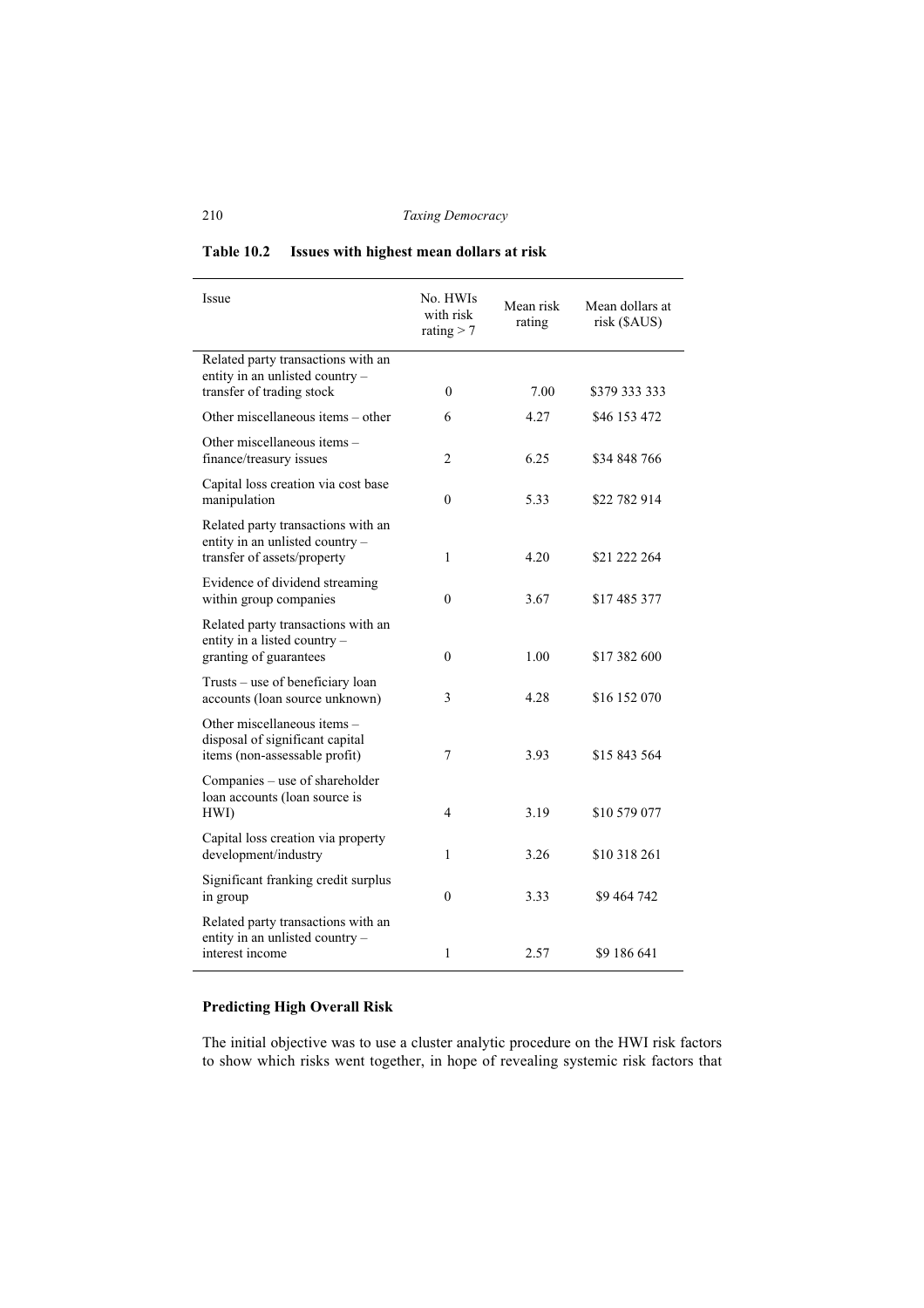were underpinning a variety of seemingly unrelated risks. It was thought that risk clusters might be particularly useful in targeting types of specific purpose audits. For example, risk cluster A should get audit product X; risk cluster B, product Y; and so on.

Unfortunately, it eventuated that cluster analysis was inappropriate because, as described above, high-risk ratings are rare events with joint occurrence of any two specific high risks being even lower. In fact there are only two pairs of issues on which four HWIs are both rated as a high risk; all the other pairwise combinations have fewer HWIs sharing a high risk on both issues.

Thus, cluster analysis and other pattern finding methodologies are inappropriate for this data set where the emphasis is on high risk. Empirically this suggests that if a 'risky' taxation strategy is measured as a combination of issues assessed as high risk, then these strategies tend to be unique to each HWI or rather shared by very few HWIs.

Due to this finding, the analysis shifted to identifying specific risks that are the best red flags for high overall risk. A 'high' overall risk assessment is defined with a clear action orientation. It means the analyst and their supervisor agree that, all things considered, the application of some kind of audit product is justified. Being placed in the high overall risk category is still a rare event. This characterised only thirty-three HWIs (14%). There were six HWIs who were not assessed as being in either a high, medium or low risk category. They were treated as not a high risk and included with medium and low risk HWIs for the purpose of the following analysis.

Table 10.3 shows the summary from a logistic regression analysis predicting high overall risk. The independent variables in the model are the 207 issues coded as 1 for a high risk (that is a rating greater than 7) and zero (that is a rating of 1 to 7). Issues coded like this are referred to as flags to differentiate them from rated issues. Because of the interest in choosing a minimum set of 'flags' we chose a stepwise algorithm, which selects the best predictor of likelihood from amongst the 207 flags, then the second-best after the first-best has been included, and so on. The stopping criterion is when the addition of further flags does not sufficiently increase predictability of membership into the correct risk group to warrant the added complexity. A scree slope test based on the percentage correctly predicted was used to define this stopping point. Thus we attempted to balance statistical and practical significance.

The first predictor of high overall risk is being rated over 7 in the 'other miscellaneous items – other' category (Issue 9, Table 10.1): The potential meaning of this finding is discussed in the next section.<sup>6</sup> The issue rated over 7 with the next most predictive value in this model is 'use of an offshore entity in an unlisted country' (Issue 2, Table 10.1). We might assume that ratings over 7 will mostly be incurred when there is concern that the unlisted country is a tax haven. The third most useful predictor is 'trust distributions – capital distributions in cash (to the HWI)<sup>'7</sup> (Issue 13, Table 10.1). Various other analyses were undertaken to confirm the stability of these results, and this flag also turned out to be important in these supplementary analysis. For example, 'trust distributions – capital distributions in cash (to the HWI)' is the top predictor in a model predicting the sum of all risk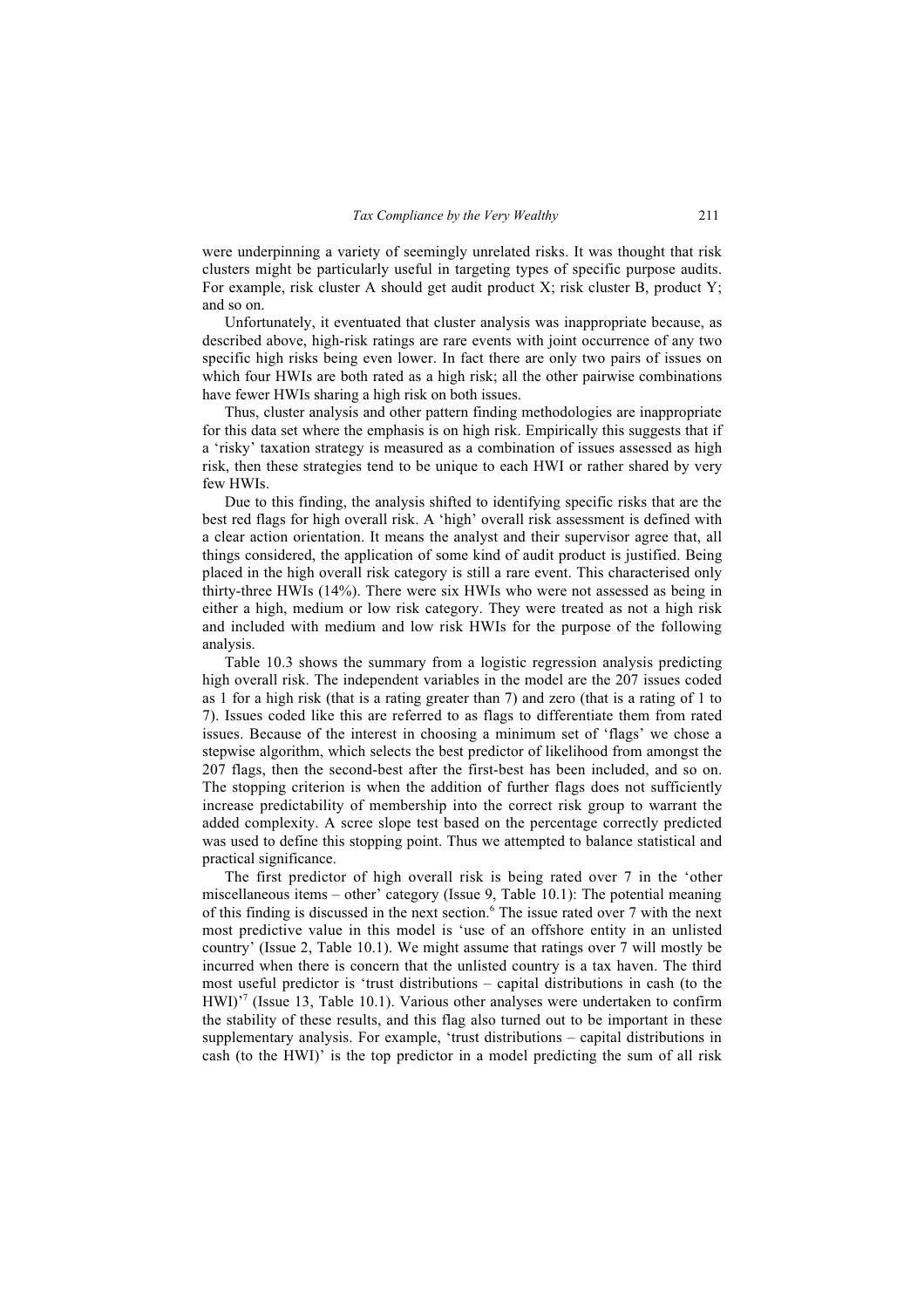ratings (0-10) across all 207 issues. Indeed all three flags in Table 10.3 are recurrently useful and statistically significant predictors across different types of analyses. Column two in Table 10.3 shows the Likelihood Chi-square statistic for the inclusion of the flag at each step of the model building process. Beyond this set of flags, the increase in correctly predicted high risk HWIs was small (even though other flags subsequently entered into the model were statistically significant).

The percentage in the fifth column of Table 10.3 shows that with information about whether or not each of these three issues is rated over 7 (and with no other information about the case), we can correctly classify the case as High or not-High 91.9 per cent of the time. Of the 202 HWIs in the low to medium risk group, 201 were correctly predicted. Of the 33 HWIs in the high risk group, 15 were correctly classified into the high risk group.

**Table 10.3 Predicting high overall risk with flags\* using logistic regression analysis**

| Step | Chi-<br>square | df | Sig.  | % Correctly<br>Classified | Flags                                                                                                                                                          |
|------|----------------|----|-------|---------------------------|----------------------------------------------------------------------------------------------------------------------------------------------------------------|
|      | 24.557         |    | 0.000 | 88.5%                     | Other miscellaneous items $-$ other                                                                                                                            |
| 2    | 21.402         | 1  | 0.000 | 90.6%                     | Other miscellaneous items – other<br>Use of an offshore entity in an unlisted<br>country                                                                       |
| 3    | 14.894         | 1  | 0.000 | 91.9%                     | Other miscellaneous items – other<br>Use of an offshore entity in an unlisted<br>country<br>Trust distributions – capital distribution<br>in cash (to the HWI) |

\* A flag is a risk from a list of 207 possible risks that an analyst rates over 7 on a risk scale from 1 to 10.

While it may seem obvious that these would be crucial issues, there may be any number of sets of completely different issues that would generate the same reaction. The question is which of the 207 risk issues we really would have selected as the top three predictors of overall risk. In our experience, auditors have hunches about red flags of risk that are in no way confirmed by these data. Some auditors believe that the use of a company controlled by a wealthy person to own a luxury yacht, a holiday home, or a racehorse is a red flag. Although there is some support for this view from the data, knowledge of risk on any of these items classifies only two HWIs in the high risk group. Given the time it takes to get on top of the complexity of cases such as these groups of HWI entities, even very senior analysts may have a remarkably narrow scope of experience. While their supervisors might have greater breadth of experience built by approving the analyses of others, they lack the depth of experience of the analyst who has pored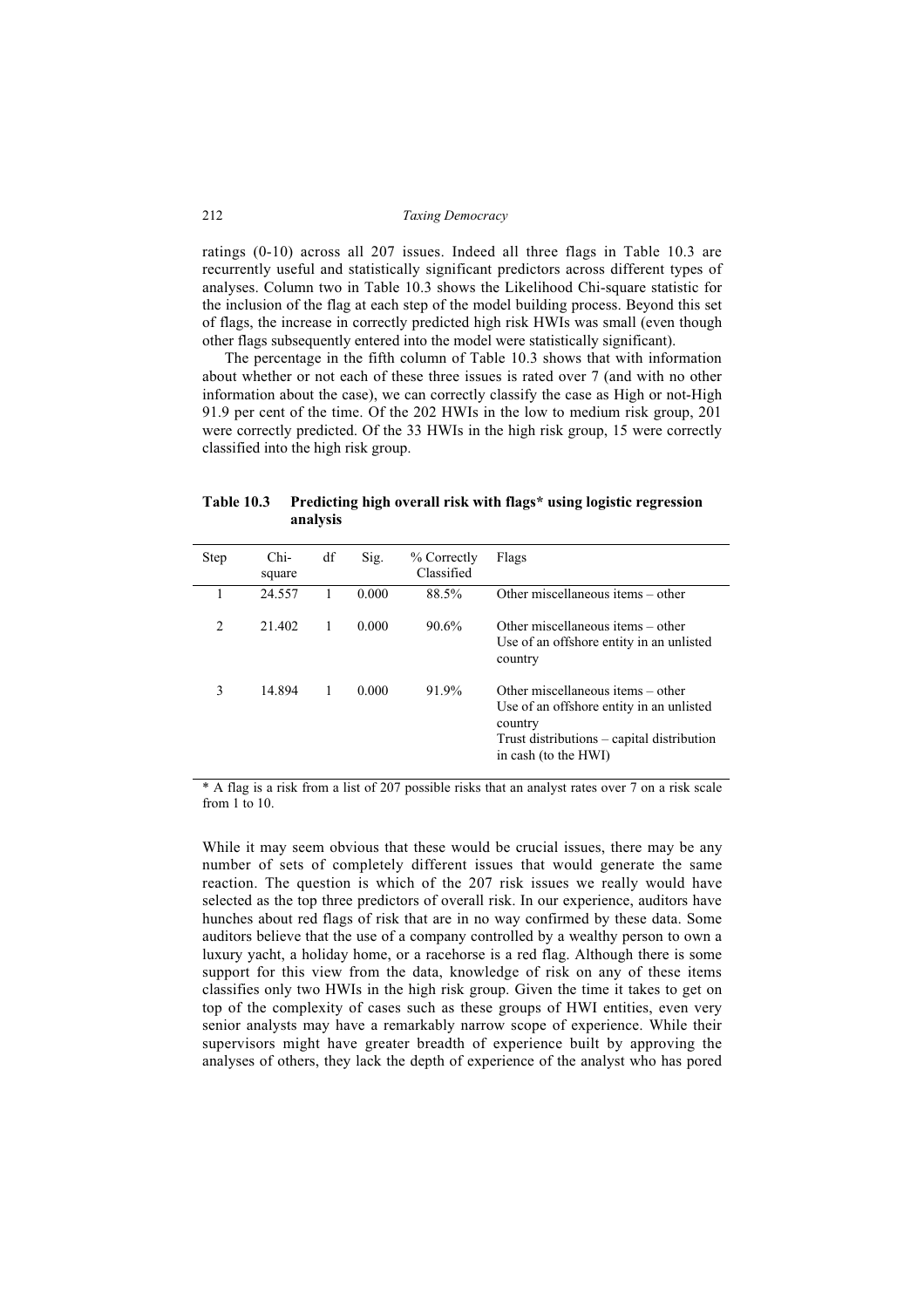over the case. Hence a method that takes at face value that depth of experience, but aggregates it over the breadth of (235) cases, is valuable. Although less obvious, use of statistical reasoning can also produce results which are important though less intuitive.

#### **Proxy Analyses for High Overall Risk**

Although the three flags shown in Table 10.3 are statistically significant and useful in correctly predicting about half the HWIs in the high risk group, it is important to test if alternative sets of flags work equally well. There are many methods of looking for subsets. The method employed here is to remove the most significant from the potential set of flags used to predict high risk and to repeat the analysis. Then the most significant flag from this analysis is removed from the potential pool of flags as well, and so on. This iterated method also identifies the best predictors of high risk when used on their own as the first step in the analysis. Further, there is the advantage of excluding the 'other miscellaneous items – other' issue (Issue 9, Table 10.1) from the potential pool of flags, since having a miscellaneous 'catch-all' issue as the best predictor of high risk can be difficult to interpret.

When 'other miscellaneous items – other' was excluded from the potential pool of flags, 'use of an offshore entity in an unlisted country' (Issue 2, Table 10.1) became the top predictor, followed by 'other significant deduction issues', a subheading of 'miscellaneous income and deduction items' (Issue 4, Table 10.1). Interestingly, a slightly more specific catch-all issue has been substituted for another category of catch-all issues. 'Trust distributions – capital distributions in cash (to the HWI)' (Issue 13, Table 10.1) remained the third most significant predictor once these other flags were included (see Table 10.4). When 'other miscellaneous items – other' and 'use of an offshore entity in an unlisted country' were excluded from the pool of potential flags, 'trust distributions – capital distributions in cash (to the HWI)' became the top predictor, followed by 'miscellaneous income and deduction items – other significant deduction issues' (again) and another issue that looks like a proxy for 'use of an offshore entity in an unlisted country', that is, 'evidence of funds coming onshore irregularly' (as opposed to 'regularly'). This is not one of the most common high risk issues and therefore does not appear in Table 10.1.

When 'trust distributions – capital distributions in cash (to the HWI)' was removed from the pool of potential flags the 'utilisation of revenue losses via intra group transfers' (within the group of HWI entities) (Issue 1, Table 10.1) became the top predictor.<sup>8</sup> This means moving losses from one entity controlled by the HWI to wipe out or reduce the profits recorded in another entity that it controls (or vice versa), so that tax does not have to be paid on these profits.

Three new 'other' issues became the next best predictors of high risk: 'group structures – use of multiple entities (other)', 'group structures – evidence of value shifting/unusual transactions in group (other)' and 'other miscellaneous items – disposal of significant capital items (non-assessable profit)'. In our first proxy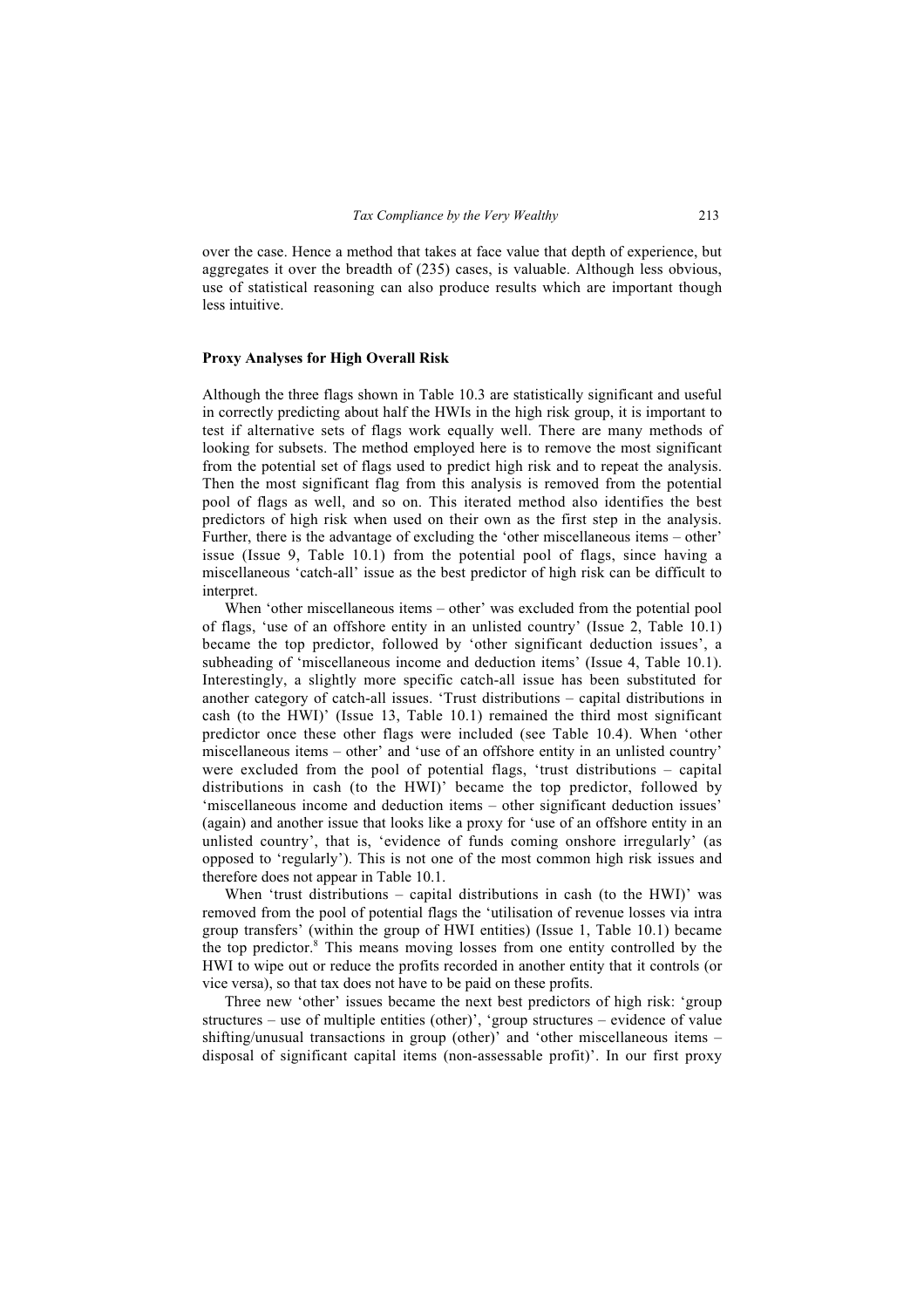analysis an 'other' variable is replaced by a different 'other' variable. When this second 'other' is deleted from the analysis, two different kinds of 'other' variables are prominent in alternative sets 2 and 3. In short, as we delete one 'other' variable, another keeps popping up across all the proxy analyses. There is a stable 'other' effect.

Given also that Tables 10.1 and 10.2 show that the amount of money at risk in these 'other' issues is high, there is too much evidence to ignore this 'other' effect in an analysis of high risk and we need to consider whether there is some potentially explanatory meaning behind their significance. The four best predictors of overall high risk on their own (without entering other flags into the analysis) are 'other miscellaneous items – other', 'use of an offshore entity in an unlisted country', 'trust distributions – capital distributions in cash (to the HWI)', and the 'utilisation of revenue losses via intra group transfers'.

| Alternative set 1 with                                                                | Alternative set 2 with                                                             | Alternative set 3 with                                             |
|---------------------------------------------------------------------------------------|------------------------------------------------------------------------------------|--------------------------------------------------------------------|
| 91.1% correctly predicted                                                             | 90.6% correctly predicted                                                          | 89.4% correctly predicted                                          |
| Use of an offshore entity<br>in an unlisted country<br>(Issue 2)                      | Trust distribution – capital<br>distribution in cash (to the<br>HWI)<br>(Issue 13) | Revenue loss utilisation via<br>intra group transfers<br>(Issue 1) |
| Miscellaneous income and                                                              | Miscellaneous income and                                                           | Other miscellaneous items $-$                                      |
| deduction items – other                                                               | deduction items – other                                                            | disposal of significant                                            |
| significant deduction                                                                 | significant deduction                                                              | capital items in review                                            |
| issues                                                                                | issues                                                                             | period (non-assessable                                             |
| (Issue 4)                                                                             | (Issue 4)                                                                          | profit) (Issue 7)                                                  |
| Trust distribution – capital<br>distribution in cash (to the<br>HWI)<br>(Issue $13$ ) | Evidence of funds coming<br>$onshore - irregularly$                                | Group structure – use of<br>multiple entities (other)              |

| Table 10.4 | Predicting high overall risk with flags* using proxy analyses |  |  |  |  |
|------------|---------------------------------------------------------------|--|--|--|--|
|------------|---------------------------------------------------------------|--|--|--|--|

\* A flag is a risk from a list of 207 possible risks that an analyst rates over 7 on a risk scale from 1 to 10.

# **Other Risks and the Evolutionary Ecology of Tax Planning**

As would be expected with more than 200 possible risk labels, the number of HWIs rated above 7 in the 'other miscellaneous items – other' category is very small – only six HWIs. But all six have been assigned to the high risk group. This is very high when the probability of being in the high risk group for the whole data set is only 0.14. The Chi-square test of independence has a significance of less than five in a million that this result would have occurred by chance. One source of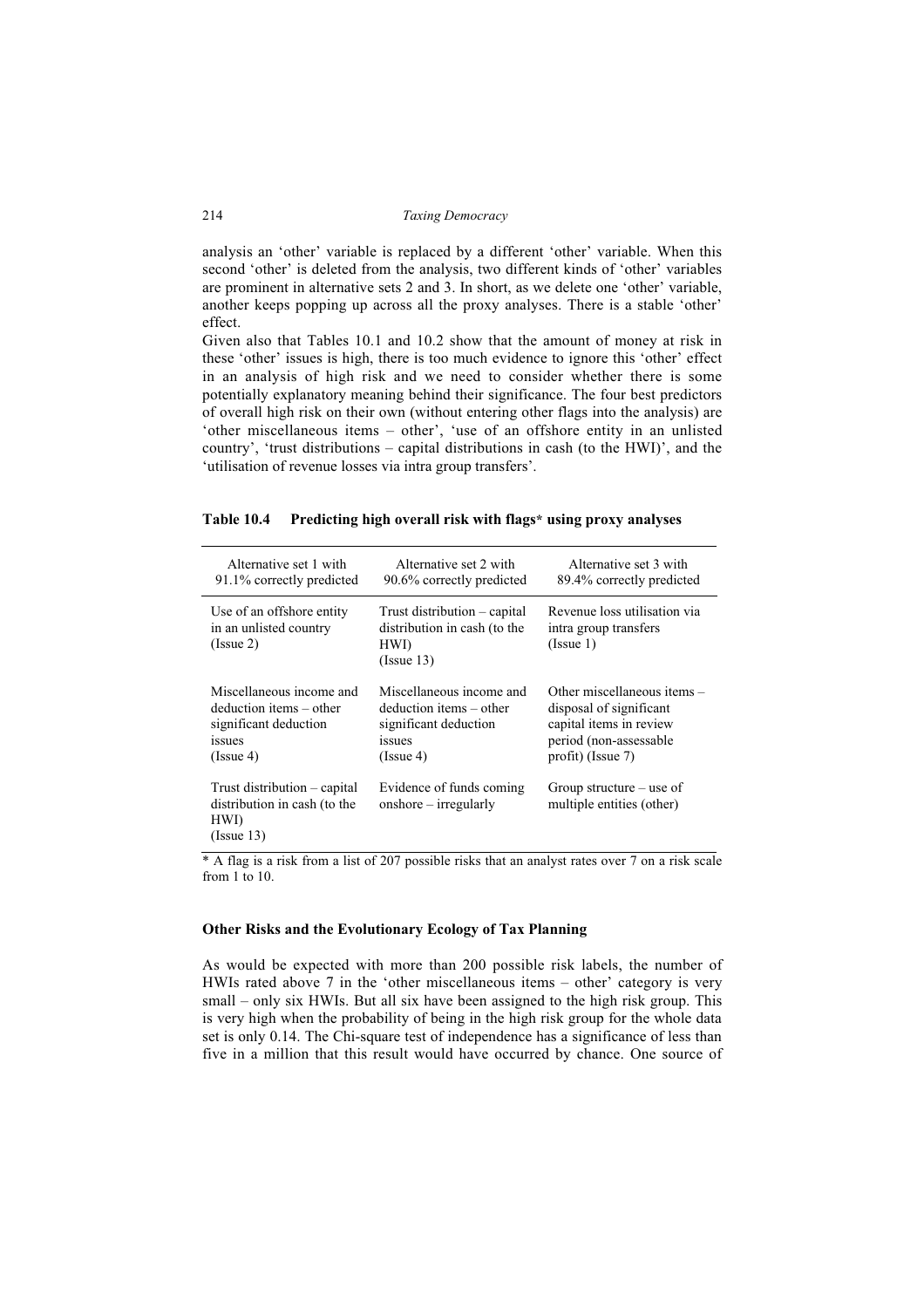error in this calculation is that two HWIs who were related were both rated high for seemingly the same issue and thus independence is questionable. However, the test would still remain very significant with the removal of either one of the relatives. Examination of the data also showed that the two HWIs who had the highest number of 'other miscellaneous items – other' type issues rated as a high risk were the two HWIs who also had the two greatest numbers of high risks. Overall 8 per cent of the 207 issues were labelled as 'other' type issues and they were rated as a high risk 11 per cent of the time.

It is surprising that when more than 200 issues have been created to define the most important risks, some of the most worrying fall outside that list. This could be due to limitations in the type of risks included on the original risk identification form, or to the way analysts complete the form. For instance, they may have been confused by the way that their instructions conjoin 'further information desirable' with 'and would suggest audit action'. If insufficient information were available to properly assess an unusual issue they would be obliged to rate it as a high risk. Yet perhaps this unexpected outcome is not so surprising given the very nature of aggressive tax planning. Tax planning at its most aggressive is also at its most creative and entrepreneurial. The strategies that everyone, particularly the ATO, knows about will not be the most lucrative. When everyone is into the same aggressive tax planning strategy, the strategy will be highly visible and will draw the fire of the ATO. This will cause the smart money to move into more boutique strategies, and is a similar effect to the evolutionary ecology of predation in nature. While there are certain strategies of predation that can each inhabit a strong niche for predation, if all predators jumped into the same niche some would perish. It is thought that a new predation strategy is more likely to persist if it is different from that already used by other predators competing for the same resource (Cohen and Machalek, 1988). That is, under this scenario, the most successful strategies are the most idiosyncratic. Similarly with tax planning, the best tax planners are game players who are always coming up with new angles or games.

There is no single best strategy that all the smart money gravitates towards. ATO analysts commonly identify a set of strategies, which could be conceived in an evolutionary ecology of tax planning as standard niches, each of which support a lot of players. In Australia in recent years these have included: (a) redefining income as capital by the use of multiple trust structures that conceal a common controlling mind; (b) creating artificial losses (e.g., by acquiring companies or trusts with accumulated losses); (c) disguising distributions to HWIs and family members as loans and other non-taxable benefits; (d) using off-shore trusts; (e) converting activities undertaken for private pleasure into tax losses (e.g., pleasure craft, horse breeding and racing); and (f) using charitable trusts to disguise benefits to HWIs and their families. Aggressive tax planning is to a degree recurrent and patterned into the above standard forms.

However, it is also true that its leading edge is about finding new niches that are maximally lucrative because no one else is exploiting them and no law enforcers are watching them. At its most sophisticated, this leading edge involves engineering completely new financial products, mutations that are not covered by existing tax law (Tanzi, 2000). Faced with this evolution of tax planning, the belief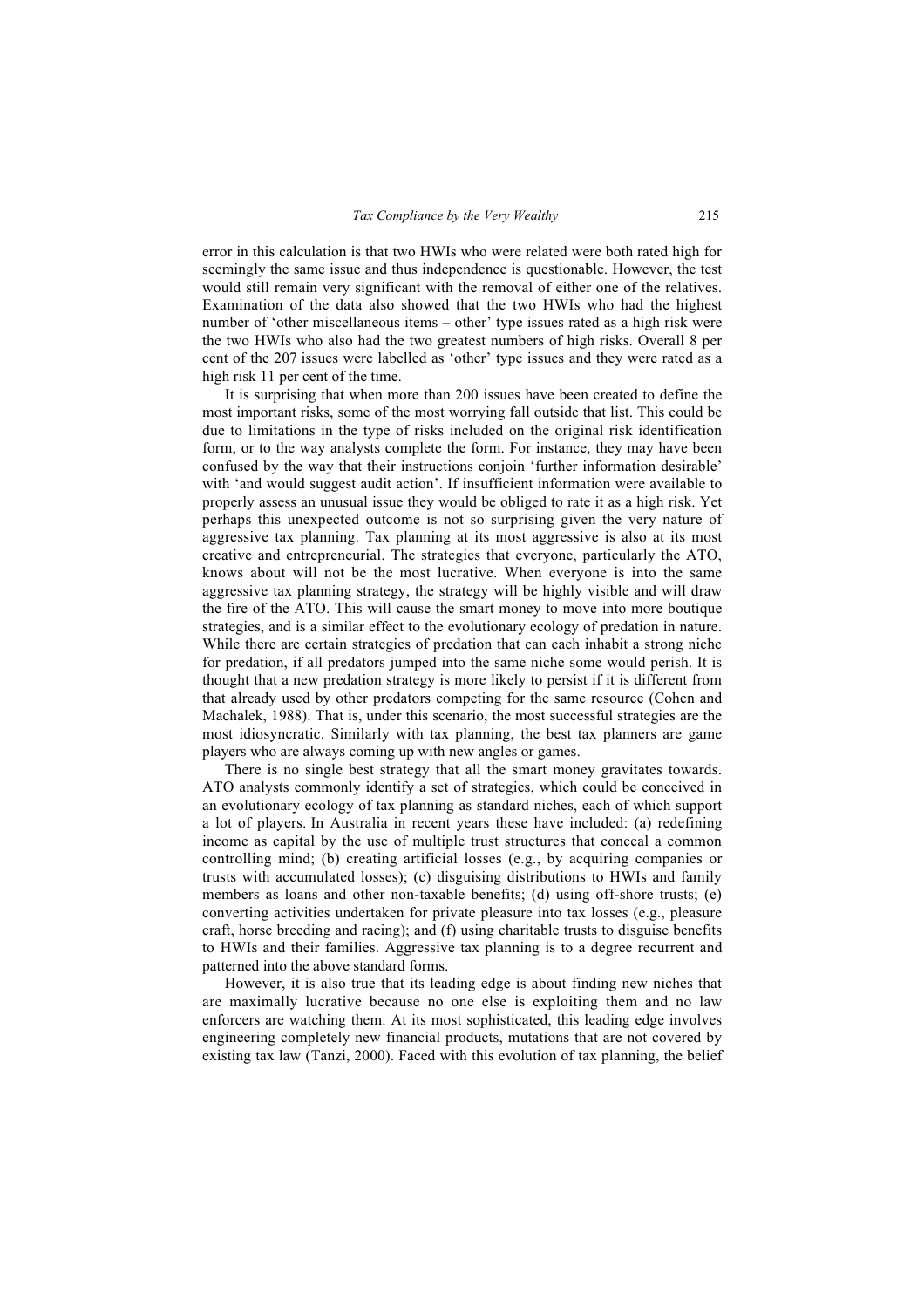that most aggressive tax planning in Australia is patterned into such stable and predictable niches could lead analysts to miss tax planning niches which pose the highest risk to the revenue. This could explain why a high risk under 'other miscellaneous items – other' would be both predictive of high risk overall and associated with maximum dollar amounts.

Is there evidence from the case files to support the notion that the 'other miscellaneous items – other' category, when rated as a high risk, indicates an innovative strategy, or was it rather that the analyst 'sensed' a risk not adequately covered by the predefined issues? Two cases were picked up by Penny Gilson of the HWI Taskforce with narratives identifying risks that could have (perhaps should have) been classified under one of the 207 risk categories. Without going back to the analysts and asking them to reconstruct their reasoning it is hard to be sure that they did not see an important additional risk that was not adequately captured by the pre-defined risk issues. One case narrative has, on the face of it, a jumble of concerns that seem over-rated and that suggest a lack of information more than systemic risk. Examples are:

Overseas borrowing – group entity claimed deduction of \$218 000 for interest paid to a Swiss financier.

Share trading – a group trust received substantial number of company X shares in float. Media reports indicate HWI made substantial profits through the sale of company X shares. Trust accounts do not reflect this amount.

While the first example involves a small amount of money we do not know whether the analyst knows something about this financier that causes the high risk rating. Perhaps the second example represents a kind of turning over of a seemingly inoffensive rock where something dangerous lurks. Perhaps the whole list of ten 'other' concerns conceals a detective's intuition about an inchoate underlying pattern of risk. We cannot be sure either way. $9$  For example, the HWI Taskforce staff suggested that in trying to make sense of losses, analysts might well say: 'There's a big loss but I'm not sure of the source. I'll put losses down as a risk. There is something else going on so I'll record it in the 'other' risk category. The case looks like a high risk overall. I'll get to the bottom of it when I audit them'. At the very least, we should read the strong predictive power of 'other miscellaneous items – other' as a caution about relying wholly on pre-defined risk issues for identifying aggressive tax planning. Rather, it encourages intuitive detective work to follow risks that fall between the cracks.

#### **Predicting the Total Number of High Risk Issues**

An alternative definition of high risk is the number of issues where the 1 to 10 risk score exceeds 7 for a HWI. The question then becomes: if a particular risk issue is rated over 7, how many risk issues in total will be rated over 7? This is just another way of testing whether the existence of one kind of risk is a red flag for many different risks. We use a similar algorithm to that used for predicting high risk. The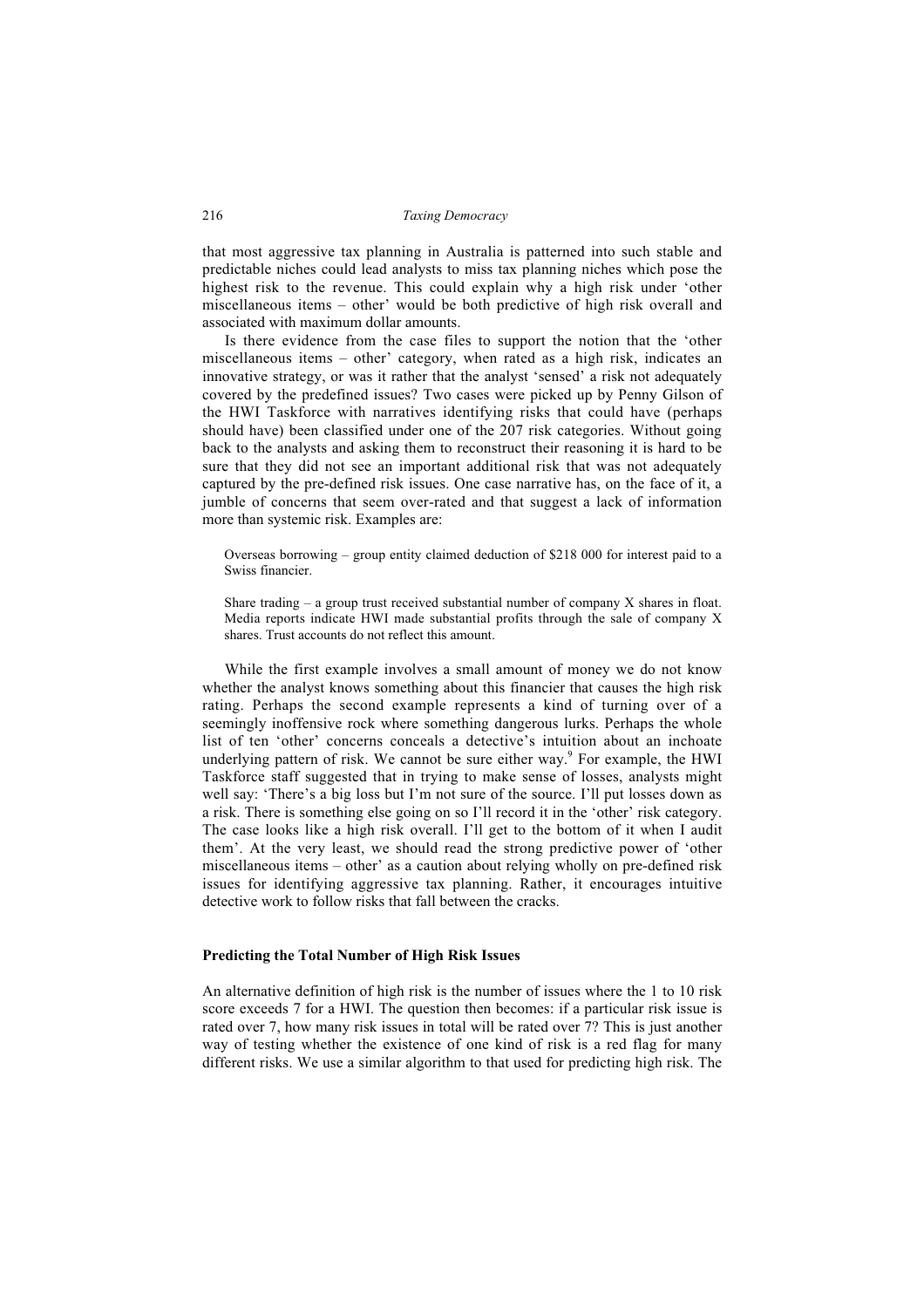estimation procedure is ordinary least squares, and residual analysis was carried out to test the validity of assumptions important in this situation. Since the dependent variable in the model is a composite of all the potential independent variables (the flags) there is no attempt to use the statistical tests commonly associated with this type of modelling. The issue which when rated greater than 7 accounts for the most variance in this alternative definition of risk is included in the model first. Then the flag that accounts for the greatest proportion of the remaining variance is included, and so on until the amount of additional variance explained does not increase much relative to that already explained. The size of this change is determined by a scree slope test using  $R^2$ .

The top predictor with this flag analysis is 'capital loss creation via by asset sales' (see Table 10.5). The second predictor is 'trust distributions – taxable distributions to a loss entity' (Issue 6, Table 10.1), another trust distributions issue. One of these issues is about creating losses and the other about shifting losses. This is the game of creating or buying losses and then avoiding tax by shifting value that would otherwise be taxed into an entity that has losses, thereby cancelling out their value. The number three predictor of the model in Table 10.5 is 'group restructures – significant new ventures' (Issue 11, Table 10.1). This will often be rated as a risk because when new ventures are undertaken new entities are created that may be significant in terms of scale or in terms of moving offshore, or new in terms of being a new type of business for this group. Analysts may see reasons to worry that they may be connected to an aggressive tax planning scheme in the particular case.

| Model | $R^2$ | Flags                                                                     |
|-------|-------|---------------------------------------------------------------------------|
|       | 0.38  | Capital loss creation via asset sales                                     |
| 2     | 0.55  | Capital loss creation via asset sales                                     |
|       |       | Trust distributions – taxable distributions to a loss entity (Issue $6$ ) |
| 3     | 0.67  | Capital loss creation via asset sales                                     |
|       |       | Trust distributions – taxable distributions to a loss entity (Issue $6$ ) |
|       |       | Group restructures – significant new ventures (Issue 11)                  |

**Table 10.5 Predicting the total number of high risks with flags\* using ordinary least squares regression analysis**

\* A flag is a risk from a list of 207 possible risks that an analyst rates over 7 on a risk scale from 1 to 10.

When proxy analyses are used with this alternative definition of risk, the conclusion is that little additional insight is afforded. 'Investments held off-shore in a listed country' is the top predictor if 'capital loss creation via asset sales' is removed from the potential flags. Unfortunately it may not be of practical significance as a red flag since only one HWI was rated a risk (greater than 7) on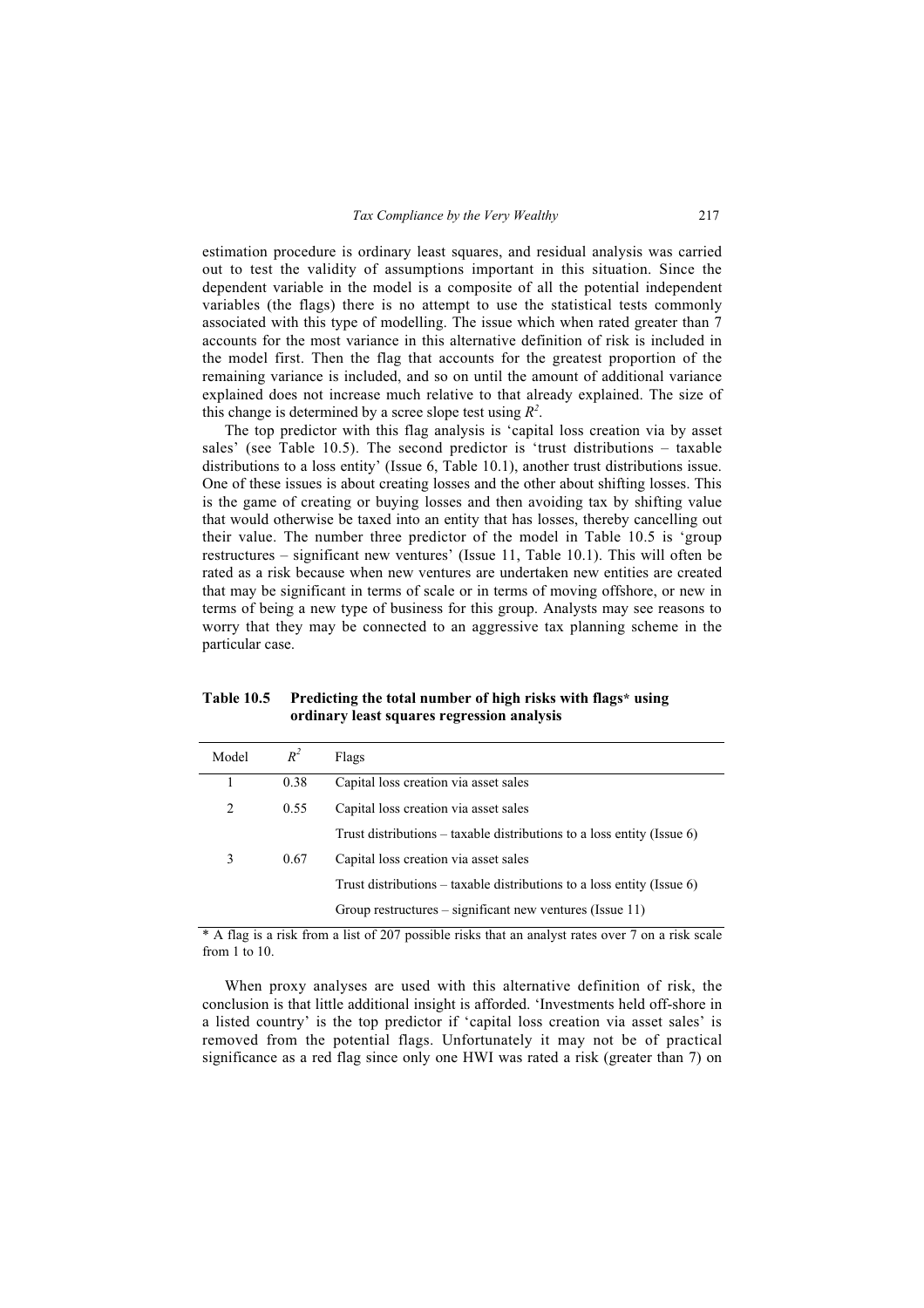this issue. However not only was this HWI rated a high risk, they had the highest number of high risks (31); just over one and a half times their nearest competitor (19) in terms of the number of high risks!

The three best predictors when used on their own are 'capital loss creation via asset sales', 'bank accounts and investments held in a listed country' and 'trust distributions – taxable distributions to a loss entity', each accounting for approximately the same proportion of variance in the dependent variable.

#### **Using Dollars at Risk on a Specific Issue to Predict High Overall Risk**

A comparison of Tables 10.1 and 10.2 shows that the most common high risks are not the most costly high risks necessarily. Consequently, instead of using flags, the next set of analyses use dollars at risk (see Table 10.2) on each of the 207 specific issues to predict high overall risk and number of high risks. Table 10.6 shows the significant issues included in a model using dollars at risk to predict the probability of an overall high risk. As before, a forward stepwise logistic regression algorithm is used. However, issues were added to the predictive set until the likelihood ratio test for their inclusion was not significant. The analysis includes the implicit assumption that no dollars are at risk if a value is not recorded. This may not always be correct. The logistic model including the dollars at risk for the issues in Table 10.6 correctly predicts approximately 95 per cent of the HWIs into their overall risk group. If we used a scree test slope as was done earlier, only three issues would have been shown and the percentage correctly predicted would have been 90.2.

Most of the issues that make it into the final model at the conclusion of this chapter (see Table 10.8), based on the subjective risk ratings, do get some support from the more objective risk ratings data in Table 10.6. Having involvements in an offshore-unlisted country has multiple entries in Table 10.6. Trust distributions also feature in Table 10.6. 'Trust distributions – capital distributions in cash (to the HWI)' is the second highest objective predictor.<sup>11</sup> 'Utilisation of revenue losses via intra group transfers' is also present. Capital loss creation does not appear nor does 'other miscellaneous items – other'. Dollars at risk recorded in 'capital loss creation by asset sales' and 'other miscellaneous items – other' are actually significant predictors of high overall risk, but they are not as important as some of the others, nor are they as important in adding additional predictive information once some of the other issues are included in the model. All the HWIs who were given a *high* risk rating on 'other miscellaneous items – other' had zero or no dollars recorded, so it is not surprising this issue is not amongst the best.

There is interest also in issues from the list of 207 that crop up in the dollarbased analysis that are not in the top predictive sets for the subjective rating analyses. The number three predictor in Table 10.6, 'property held offshore in a listed country – real estate', is an interesting one. It was also one of the best independent (stand-alone) predictors of high risk when measured as the number of risks greater than 7, but it did not outweigh the other predictors in Table 10.7.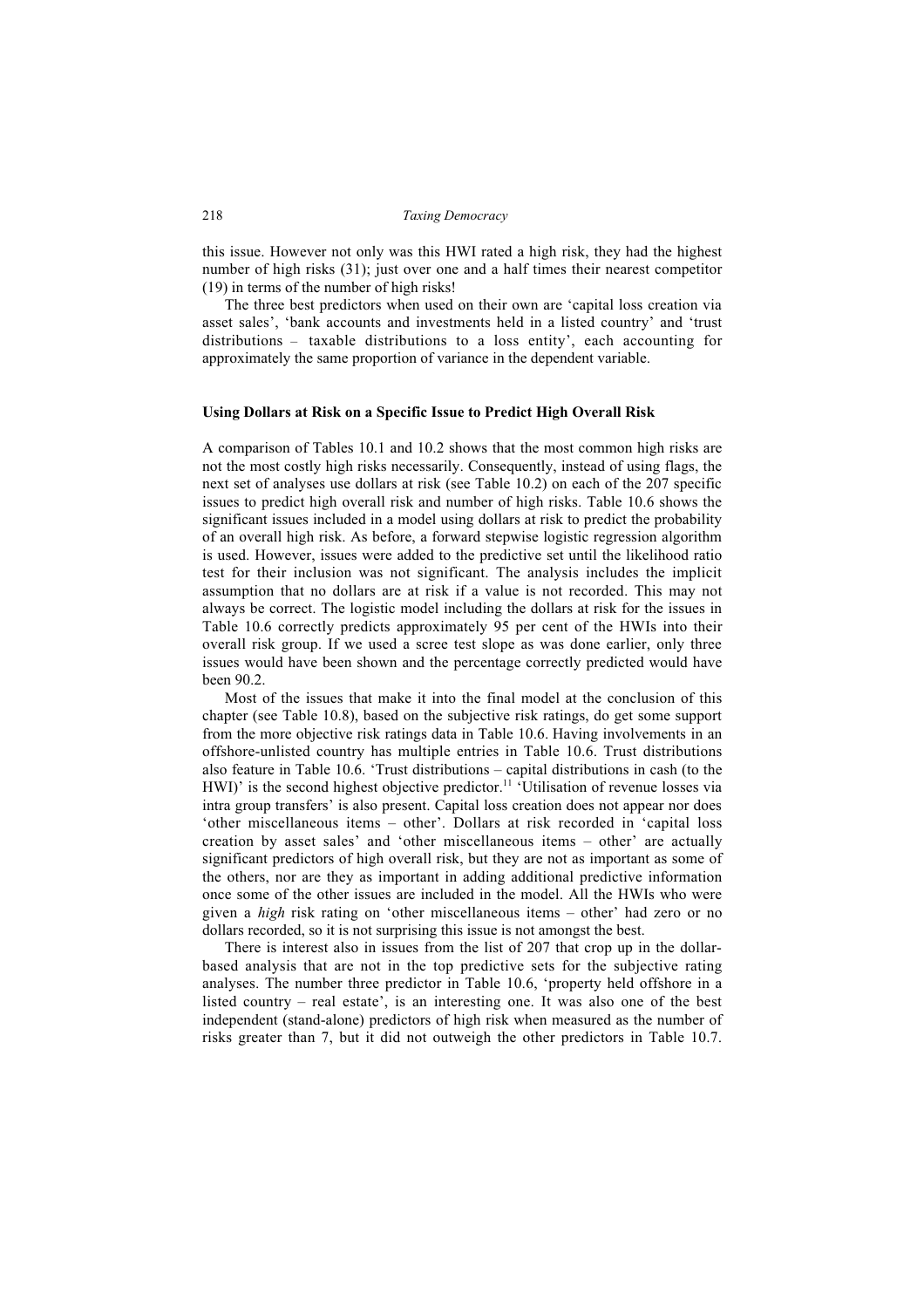|              |            |              |       | % correctly |                                                                                                  |
|--------------|------------|--------------|-------|-------------|--------------------------------------------------------------------------------------------------|
| Step         | Chi-square | df           | Sig.  | classified  | Dollars at risk for issues                                                                       |
| $\mathbf{1}$ | 15.622     | $\mathbf{1}$ | 0.000 | 87.7%       | Trust beneficiary loan accounts -<br>credit balance and no draw-downs <sup>10</sup>              |
| 2            | 12.540     | $\mathbf{1}$ | 0.000 | 88.5%       | +Trust distributions – capital<br>distributions in cash (to the HWI)<br>(Is sue 13)              |
| 3            | 9.977      | $\mathbf{1}$ | 0.002 | 90.2%       | +Property held offshore in listed<br>country - real estate                                       |
| 4            | 9.408      | $\mathbf{1}$ | 0.002 | 90.6%       | +Trust distributions to charitable<br>trust                                                      |
| 5            | 7.790      | 1            | 0.005 | 90.2%       | +Utilisation of revenue losses via<br>trading activities                                         |
| 6            | 5.348      | $\mathbf{1}$ | 0.021 | 90.6%       | +Related party transactions with an<br>entity in an unlisted country -<br>royalty/license income |
| 7            | 5.037      | 1            | 0.025 | 91.1%       | +Use of company shareholder loan<br>account – repayments by HWI                                  |
| 8            | 4.909      | $\mathbf{1}$ | 0.027 | 91.5%       | +Related party transactions with an<br>entity in an unlisted country -<br>provision of finance   |
| 9            | 9.422      | 1            | 0.002 | 93.2%       | +Revenue loss creation via debt<br>forgiveness/bad debts (Issue 3)                               |
| 10           | 5.262      | $\mathbf{1}$ | 0.022 | 93.2%       | +Trust distributions – capital<br>distribution in cash (to group entity)                         |
| 11           | 11.708     | 1            | 0.001 | 94.9%       | +Utilisation of revenue losses via<br>intra group transfers (Issue 1)                            |

# **Table 10.6 Predicting high overall risk with dollars at risk using logistic regression analysis**

Why would the dollar value of offshore real estate investment not in a tax haven in a listed country help to predict overall risk? Firstly we need to consider the data. There are only two HWIs with dollar amounts ever recorded for offshore real estate investment in an *un*listed country (a tax haven), so it is not surprising that this issue was not an important predictor. There were not enough cases to pick up any effects. Real estate in tax havens might have. However, there are thirteen nonzero recorded dollar amounts for the issue 'property held offshore in a listed country – real estate' (twenty-eight HWIs were rated on this issue with two being rated as a high risk). The two largest dollar amounts were both HWIs where overall they were rated a high risk. This issue then, manages to capture just a few more of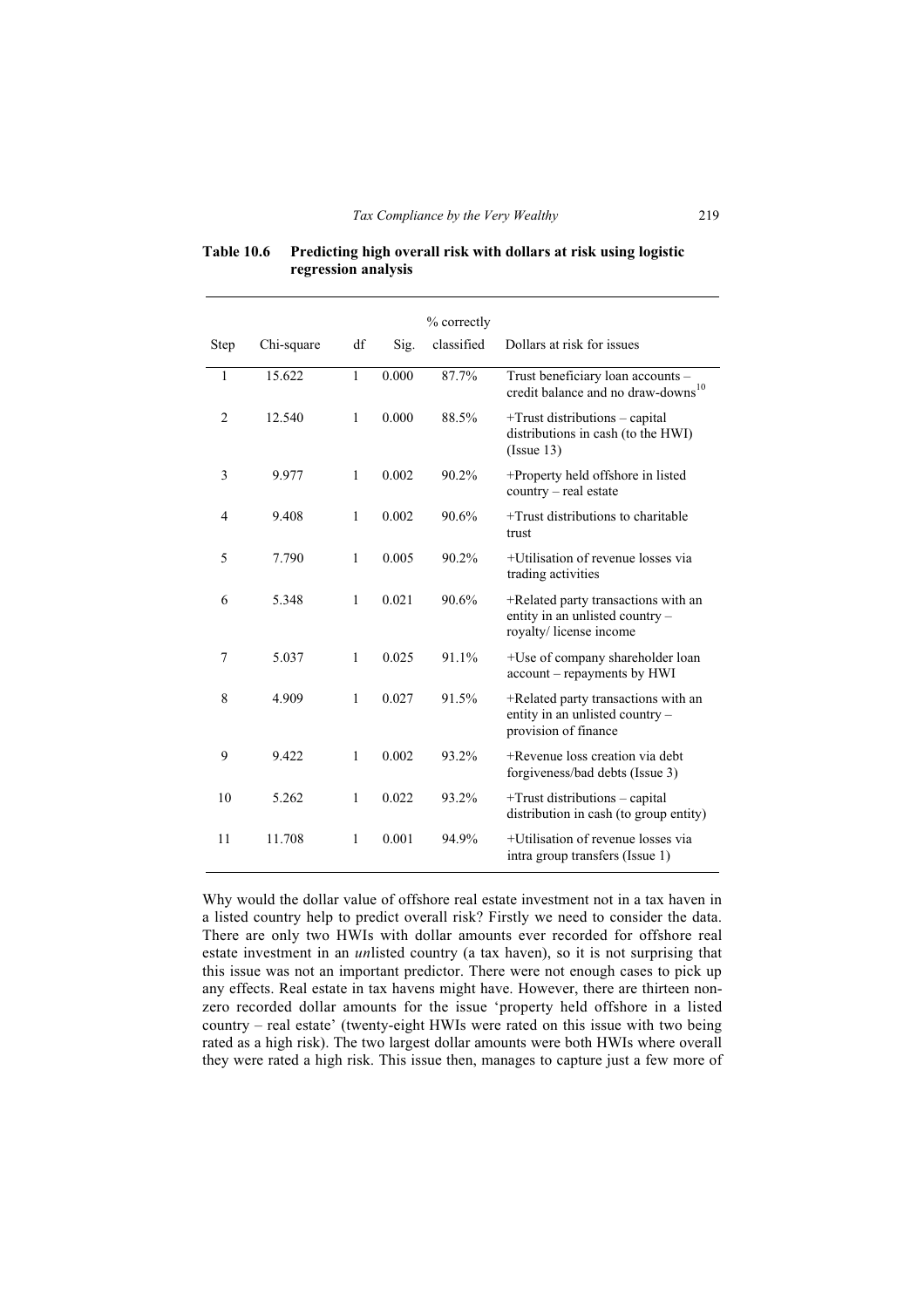the high risk group over and above the first two issues in Table 10.6. On its own, or as is sometimes said, as a direct effect, it is only marginally significant with fifty other issues being more useful. Therefore, although the dollars at risk for this issue adds additional predictive power to the model after the first two issues are included, it is not particularly useful in the predictive sense on its own. How far to speculate an explanation of the predictor is not a simple question. Usually, if the purpose of modelling is explanatory, then theoretical considerations would be used in defining a model rather than an algorithmic approach as used here. That said, it may be reasonable to hypothesise a relationship of some sort between the finding that large real estate investment in a listed country is a high risk, and the earlier finding that a high risk rating for bank accounts and investments held in a listed country were two of the four best independent predictors of the total number of high risk issues. Christopher Skase, the major Australian corporate criminal who fled to Spain, is not included in these analyses. But he is a well known case with large real estate investments and bank accounts in a listed country.

The fourth predictor shown in Table 10.6, 'trust distributions to charitable trust', is also not included in Tables 10.3 or 10.4. In Table 10.7, where we use dollars at risk to predict the total number of high risk issues, another issue – neither in Table 10.3 nor 10.4 – crops up, that is, 'revenue loss creation explained by negative gearing'. The HWI with the largest dollars on this issue, approximately \$50 million, was also rated overall a high risk, had the second largest number of high risk issues, and was rated high on 'other miscellaneous items – other'. Taking all this data together, although interesting, is likely to be indicative of the boutique strategies mentioned earlier, rather than useful for identifying red flags of more general predictive value.

When we spoke to HWI Taskforce staff about these issues, their reaction was the same as ours: 'Analysts would not think this was a risk in itself'. However, there is the interesting question of whether tax planners exploit this reasonable kind of expectation. It may be that if you want to move an amount of money that is too large to hide, it is best to make it visible through a vehicle that makes it appear unexceptionable. Hence, it could be that having offshore real estate is not a risk factor, but placing huge amounts of money into these vehicles should put analysts on the alert. While negative gearing is a perfectly legitimate and normal commercial practice, extraordinarily large losses created by negative gearing may give reason to be watchful, though one would expect even aggressive players to exhaust legitimate deductions like negative gearing before moving on to more doubtful techniques.

Table 10.7 reports the predictor issues whose dollars at risk predict the number of high risk issues. One reason for these analyses is to see how well the dollars at risk for the different issues predict high risk, and which ones are the best predictors. Another reason is to provide a possible corrective for the subjective nature of the assessment of the ratings used in the first part of the paper. There is concern that there may be consistent analyst bias in the ratings data since both the aggregate estimates of risk (overall risk rating and number of high risk issues), and the estimate of risk on the issues, are a subjective assessment carried out by the same assessor and may be prone to the same bias. As a hypothetical example,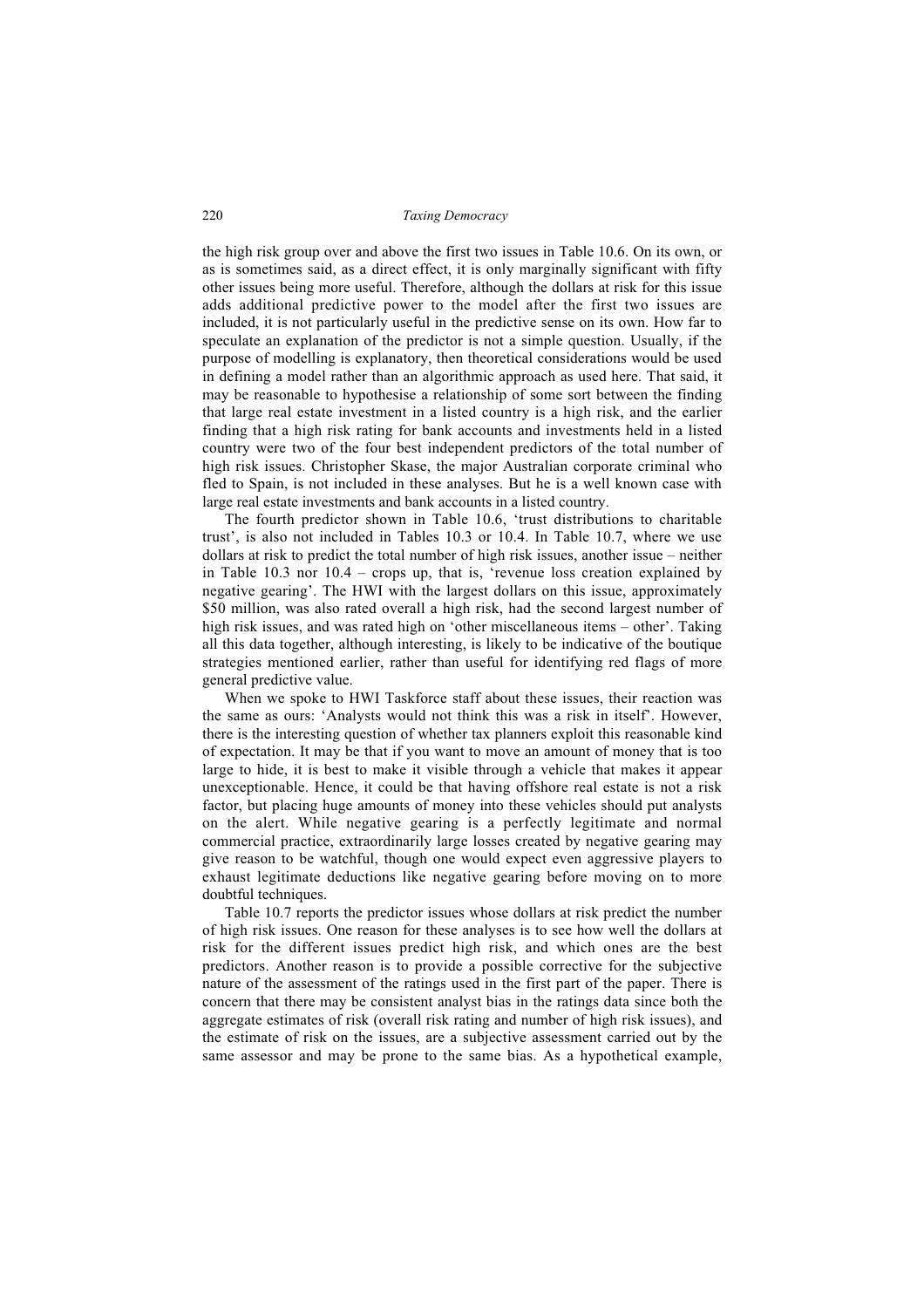consider the analyst who rates businessman X incorrectly high on certain issues because of bias or error; the same bias or error may result in the businessman being rated as a high risk overall. The role of the supervisor in these cases will eliminate some of the more obvious errors, but not all.

| Model        | $R^2$ | Adj. $R^2$ | Flags                                                                            |
|--------------|-------|------------|----------------------------------------------------------------------------------|
| $\mathbf{1}$ | 0.503 | 0.501      | Revenue loss utilisation via intra group transfers<br>(Issue 1)                  |
| 2            | 0.612 | 0.609      | Revenue loss utilisation via intra group transfers<br>(Issue 1)                  |
|              |       |            | Revenue loss creation via negative gearing                                       |
| 3            | 0.677 | 0.673      | Revenue loss utilisation via intra group transfers<br>(Issue 1)                  |
|              |       |            | Revenue loss creation via negative gearing                                       |
|              |       |            | Trust distribution – capital distributions in non-cash<br>(to the HWI)           |
| 4            | 0.712 | 0.707      | Revenue loss utilisation via intra group transfers<br>(Issue 1)                  |
|              |       |            | Revenue loss creation via negative gearing                                       |
|              |       |            | Trust distribution – capital distributions in non-cash<br>(to the HWI)           |
|              |       |            | Use of shareholder loan account $-$ repayments by<br><b>HWI</b>                  |
| 5            | 0.732 | 0.726      | Revenue loss utilisation via intra group transfers<br>(Issue 1)                  |
|              |       |            | Revenue loss creation via negative gearing                                       |
|              |       |            | Trust distribution – capital distributions in non-cash<br>(to the HWI)           |
|              |       |            | Use of shareholder loan account $-$ repayments by<br><b>HWI</b>                  |
|              |       |            | Trust distribution – capital distributions in cash (to<br>the HWI family member) |

**Table 10.7 Predicting the total number of high risks with dollars at risk for each issue using ordinary least squares regression analysis**

It is difficult to know where to draw the line in our interpretations since often the number of cases is low, both in the number of issues where dollars at risk are recorded and the number of HWIs who are assessed as being a high risk. However the sparsity observed in this data set is very characteristic of rare events data. If the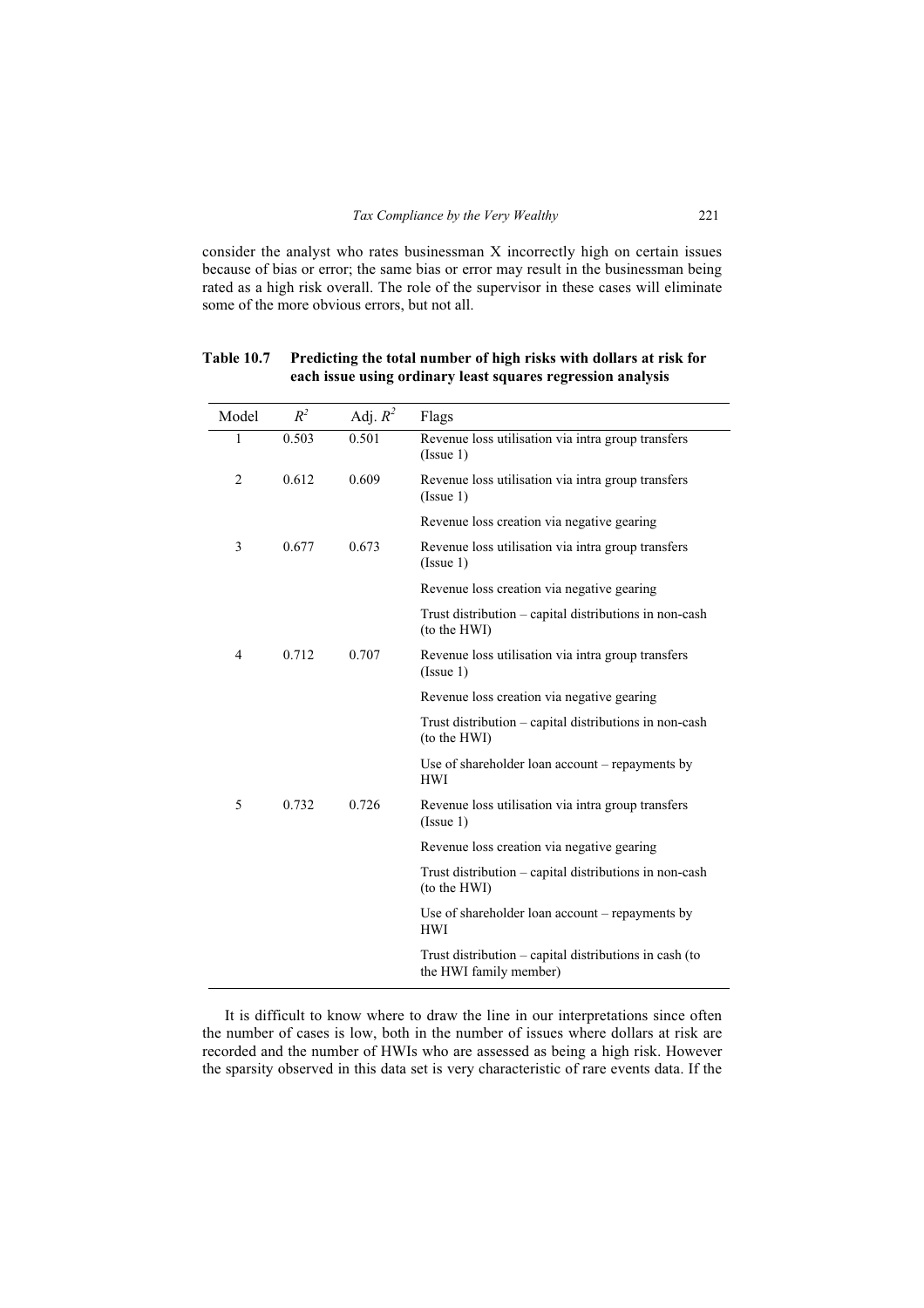notion of an evolutionary ecology of tax planning with the occurrence of stable and new niches is apt, then the prediction of a small number of rare events is important to keep abreast of new strategies.

The only issue that is consistently listed in Table 10.6 and 10.7 and the earlier tables where risk ratings were used is 'utilisation of revenue losses via intra group transfers'. This is actually the top predictor for the total number of high risk issues (see Table 10.7). Since this is also recurrently predictive in the subjective analyses, 'utilisation of revenue losses via intra group transfers' was considered a definite contender for being a red flag issue. Of the 207 issues, it is also the one that most commonly has a high risk rating (see Table 10.1). This makes it a decidedly useful red flag for our final models.

#### **Choosing Between Subjective and Dollar Risk**

In practice it appears that the two types of analyses described, those using the estimates of risk rating and those using the dollars at risk estimates, are capturing different aspects of the risk prediction process.

Focusing on issues from the preceding tables, we examined the relationship between risk rating and dollar ratings. Although there is some evidence that the higher risks had higher dollars associated with them, it was by no means universal nor unambiguous as many issues had zero or low dollars associated with high risk and vice versa. Thus, we need to interpret the dollars knowing that low dollars at risk do not necessarily signify low risk in the view of the assessor. Dollars at risk for 'revenue loss creation via negative gearing' is also a good example of the disjuncture: Assessors rarely considered the issue a high risk but unusually large dollar amounts recorded for this heading was predictive of high risk.

This chapter focuses on the subjective ratings and their use in predicting high risk. It is therefore of interest to ask if the dollars at risk for any issue adds significantly to the prediction after the flags from Table 10.3 have been included. This was analysed several ways and the dollars at risk for 'property held in a listed (non-tax-haven) country – real estate' consistently added to the prediction of high overall risk after subjective ratings were included. From our analyses it would appear that the subjective, informed assessment of the analyst is a useful approach to detecting risk, with the quantitative data providing further clues to follow. This is contrary to the notion that the dollars at risk, being a more objective measure, would have superior predictive capacity to predict: Better to analyse subjective risk assessments first, then add some value with a diagnosis of unusually large dollar amounts.

Our experience of the regulatory craft (Sparrow, 2000) leads us to suspect that analysts need both the skills of a detective and those of an accountant. Nuance of judgment is needed; things have to pass the smell test. When the good analyst smells a rat, they are more likely to chase it down a hole than to further analyse numbers. While quantitative analysis provides clues, systemic wisdom must then be applied to the specific case. That case should be looked at through many different lenses, of which the quantitative lens is only one.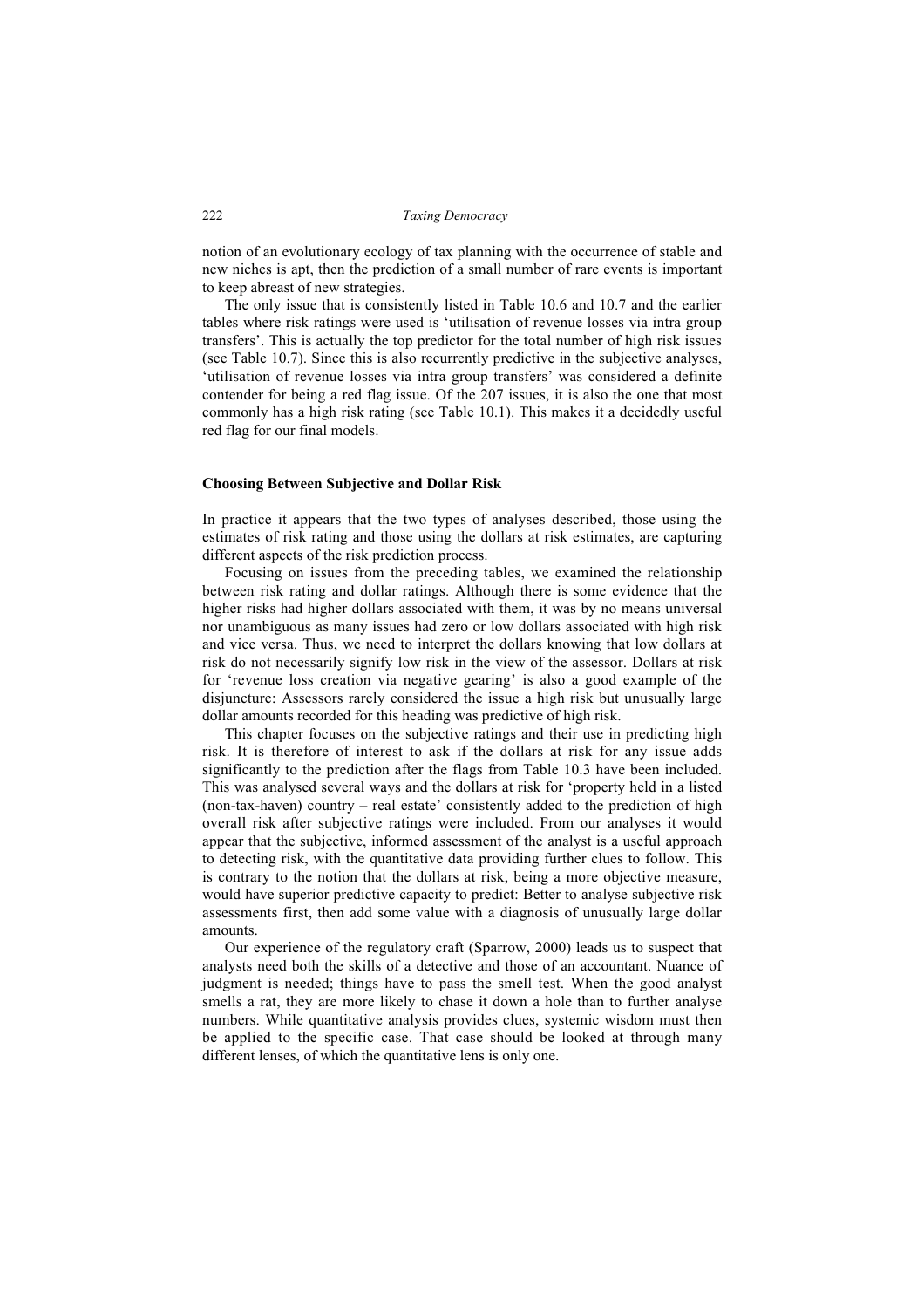These data suggest to us that there might be a case for a two-step process with aggressive tax planning analysis. Step 1 is a qualitative diagnosis of returns and other intelligence surrounding the case that is informed by knowledge of red flags of systemic risk. Step 2 is a re-examination of objectively unusually large amounts of money that occur under labels that are not viewed as red flags, but that might become red flags when the dollars in them are extraordinary. Step 2 does not mean further interrogation of all extraordinary amounts. It means a harder look only when exceptionally large amounts occur under non-red-flag issues that the kind of analysis in Tables 10.6 and 10.7 reveal to be significant predictors of overall risk.

The analyses reported in this chapter only take us as far as making some practical suggestions for the identification of red flags for Step 1. Step 2 would only make sense to become a standard methodology after complementing the quantitative analyses in Tables 10.6 and 10.7 with qualitative intelligence on the operations of aggressive tax planners.

#### **Final Red Flags Models**

Having carried out the above analyses, our final task is to convert the results shown in Tables 10.3 to 10.7 into a more useful form for discussion and practical application. It is clear that most of our potential red flags were consistent with what we referred to as standard niches. Other issues appeared to be indicative of more boutique niches. It has further been demonstrated that the number of HWIs rated as high on any one issue was small, which means that single high risk issues are a narrow basis for selecting cases for audit.

Could the results be made more useful for auditors by aggregating some of the issues that rarely occur as high risks? Consider 'capital loss creation via asset sales'. When the risk under this issue is rated high, the number of other high risk issues (that is, the number rated over 7) averages 16 (compared to a mean of 0.86 when 'capital loss creation via asset sales' is not high). But there were only four HWIs with a rating over 7 on 'capital loss creation via asset sales', so the level of risk on this particular issue is sufficiently rare that it will be of limited value in audit practice.

Consequently, we created an aggregated issue of wider scope. This issue was 'capital loss creation' instead of the narrower (but more powerfully predictive) issue 'capital loss creation via asset sales'. The broader issue was a composite of nine different kinds of capital loss creation. Hence, if there was a rating of more than 7 for any single capital loss creation issue, the red flag was put up – whether the loss was created by asset sales, property development, debt forgiveness, bad debts, takeover/acquisition/merger, cost base manipulation, artificial loss duplication, related party transactions or some other explanation, or even if the capital loss creation was unexplained. Note, however, that it is not so broad as to include revenue loss creation; it is a capital loss creation variable only.

The second recurrently predictive red flag that we broadened was trust distributions. While 'trust distributions – capital distributions in cash (to the HWI)' was the most predictive red flag here, twenty different kinds of distributions from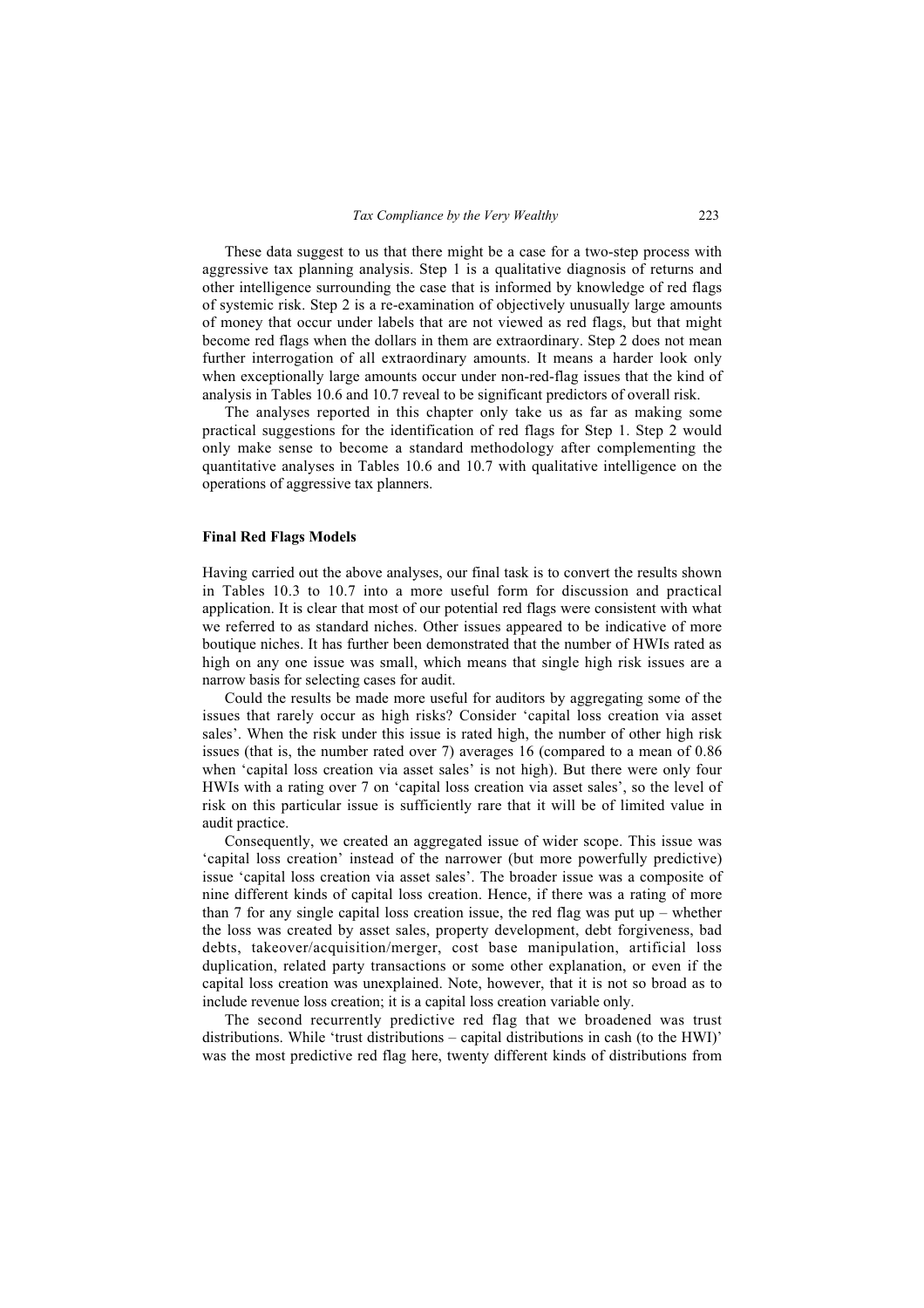trusts were combined in the composite red flag. This included distributions in cash and non-cash to the HWIs themselves, to HWI family members, to group entities, to charitable trusts, to a loss entity, and from probate/deceased estates, related entities, and so on. There were *from* as well as *to* distributions. Finally we broadened 'other' to include all sixteen 'other' issues including 'other significant deduction issues'.

Table 10.8 shows the summary results from a logistic regression predicting high overall risk and an ordinary least squares regression predicting the total number of high risk issues (i.e., with a rating over 7) with our set of red flags which now include the broadened issues. What we are doing in Table 10.8 is a rerun of the analyses in Tables 10.3 and 10.5, but with 'other', 'capital loss creation' and 'group trust distributions' as broader red flags with many more high risk cases.

# **Table 10.8 Summary results of the final models predicting risk using original and aggregated red flags**

*Final red flags*

Other categories (aggregated flag) Capital loss creation (aggregated flag) Group trust distributions (aggregated flag) Use of an offshore entity in an unlisted country (original flag) Utilization of revenue losses via intra group transfers (original flag)

*Overall high risk based on logistic regression*

92.8% correctly classified with 196 out of 202 HWIs in the low to medium risk group and 22 out of 33 HWIs in the high risk group correctly classified

*Number of high risk issues based on ordinary least squares regression*

An  $R^2$  = 0.90 and an adjusted  $R^2$  = 0.82

The adjusted  $R^2$  for the final red flags regression model predicting number of high risks is an impressive 0.82.<sup>12</sup> Also these red flags, when used to predict overall high risk, yielded a slightly higher classification rate of 92.8 per cent (compared with the three predictors in Table 10.3). It is of note, however, that the final red flags model actually correctly predicts more HWIs into the high risk group but at the expense of incorrectly predicting some of the other HWIs as being high risk.

Nonetheless, we can conclude from these analyses that the final aggregated red flags, which are arguably better for auditing purposes, do as well or better than our previous sets of red flags. Therefore, there appears to be value for auditors in aggregating some of the issues that rarely occur as high risks.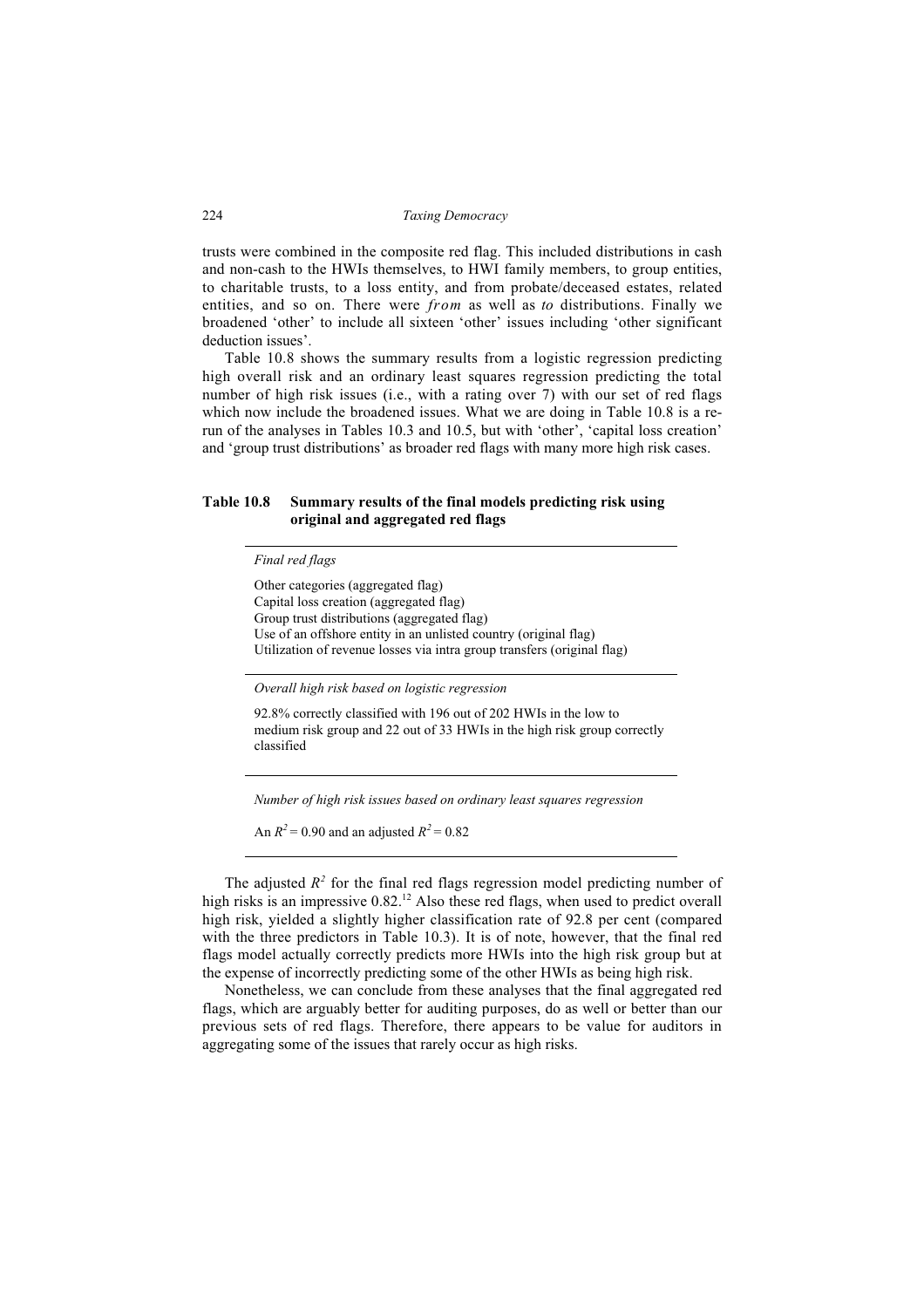Of the original set of red flags, two make a contribution in these final analyses, 'utilisation of revenue losses via intra group transfers' and 'use of an offshore entity in an unlisted country'. The former, although significant, is not particularly useful in predicting the high overall risk group, but it does significantly increase the amount of variance explained when predicting the total number of high risk issues for a HWI. Hence we have identified five final red flags for overall risk: (a) trust distributions; (b) capital loss creation; (c) use of an offshore entity in a country that may be a tax haven; (d) utilisation of revenue losses via intra group transfers; and (e) extraordinary risks that fall between the cracks of the other risks.

Further analyses showed that the five subjective red flags were of more importance in predicting high overall risk than any of the dollar amounts associated with the red flags. The only red flag where the associated dollars at risk added significant extra predictive information above that of the subjective ratings greater than 7 was 'utilisation of revenue losses via intra group transfers'. This was only the case for the model predicting number of risks greater than 7.

#### **Conclusion**

The five red flag issues are consistent with what many would regard as the fundamentals of aggressive tax planning. Fundamentals here is used in opposition to the idea that the best red flags would be telling symptoms of deeper problems (e.g., converting private pleasure activities into tax deductions – pleasure craft, horse breeding, racing deductions, for instance). The verified red flag issues are: (a) trust distributions (especially capital distributions in cash to the HWI); (b) capital loss creation (especially through asset sales, but not revenue loss creation); (c) use of an offshore entity in a country that may be a tax haven; (d) utilisation of revenue losses via intra group transfers (that is, within the group of entities controlled by the HWI); and (e) 'other' extraordinary risks that fall between the cracks.

The surprisingly robust results on the 'other' measures may suggest that we do not always know what the emerging fundamentals of the future may be. These results are not interpreted as anomalous, but rather as suggesting an evolutionary ecology of tax planning. Tax planning strategies that everyone, particularly the ATO, knows about will not be the most lucrative. While there will be recurrent predation strategies, the best new strategies will be those that are not crowded out by others who use a similar strategy. Minority strategies flourish. We therefore caution against the idea that we can settle in advance all risk categories for aggressive tax planning. We also highlight the importance of intuitive detective work to follow risks that fall between the cracks. This advice follows not only from the importance of the 'other' category, but also the result that the estimated 'objective' dollars at risk added little explanatory power to the ability to predict high risk above and beyond that provided by subjective risk ratings by ATO analysts.

An evolutionary ecology of tax planning implies that some successful players will seek new niches. Financial engineering of new derivatives never conceived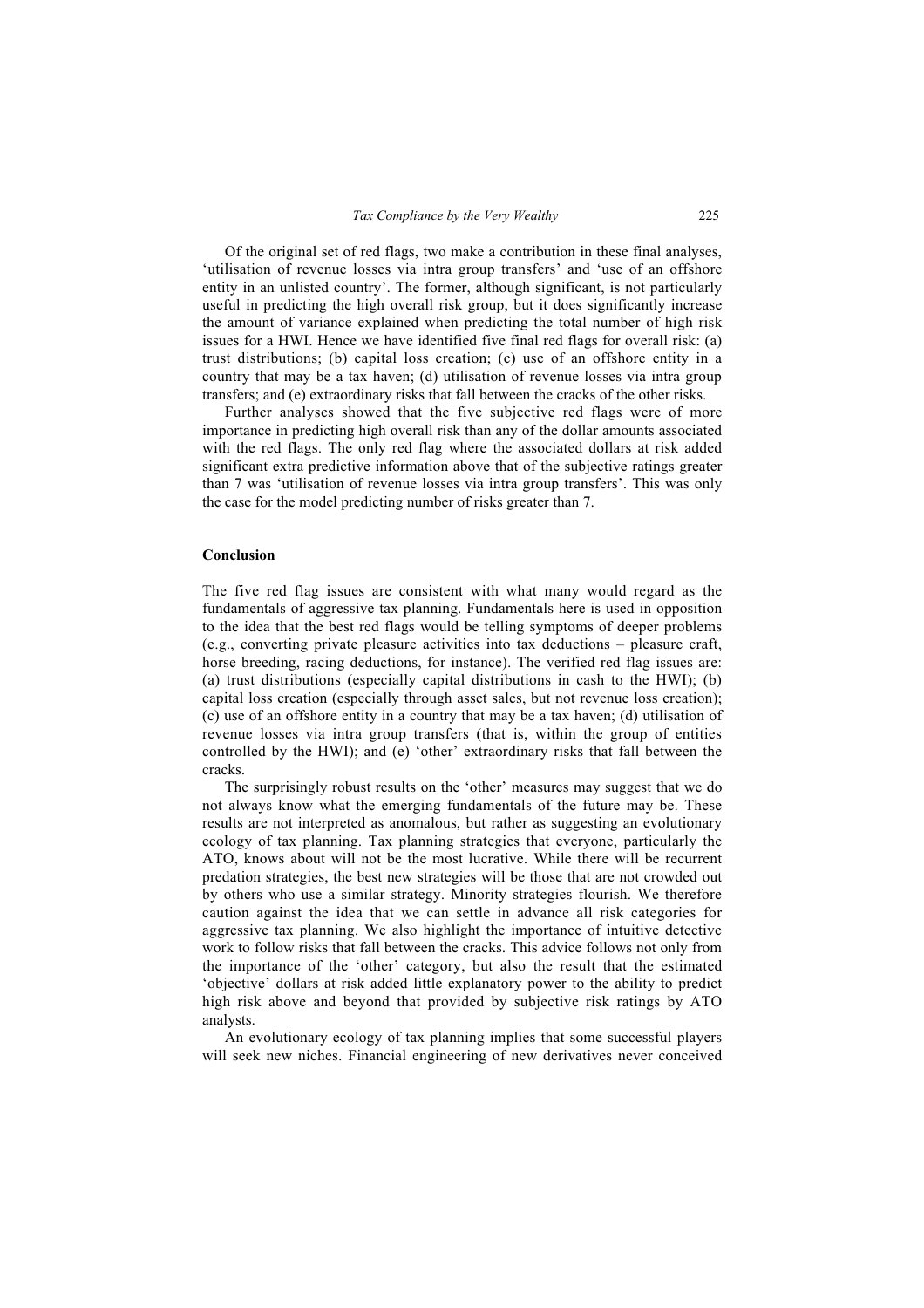before by tax law and global capital mobility make this more possible than in the past (Department of the Treasury, 1999). As the law adapts to close off new niches the change in the tax law environment may also create new niches for other tax strategies. Law makers are less and less able to control these unintended effects as tax law changes in other countries create new niches available to local aggressive tax planners. The aggressive tax planner benefits from both an expanding range of niches globally, and expanding technical capabilities for local financial engineering. The first four red flags listed here may cover the standard niches while the last one covers the new niches.

The analyses also suggest a subset of cases that should be examined closely to see if there is evidence of new and previously unseen strategies or niches. These are cases where extraordinary dollar amounts are seen under issues that are not normally red flags, especially in those instances where other red flags suggest systemic risk.

Some aspects of the red flags we have identified should cease being indicators of risk to the revenue in future as Australian tax reforms have been undertaken to specifically deal with some of these problems. To this extent, the findings suggest that tax reform was well directed. For instance, the new loss integrity measures should prevent the 'cascading' of losses and will address some, but not all loss creation issues. Corporate consolidation measures are intended to limit the 'trafficking' of losses from outside the company (but they will not affect the genuine transfer of losses as this is accepted as part of normal business practice).

The proposed entity taxation regime, if adopted, will tax non-fixed trusts as companies and treat trust distributions as dividends, which would remove much of the tax effectiveness of trusts. This regime, however, has been put on hold at the time of writing. While not such a recent development, the controlled foreign corporations law was introduced to deal with tax haven use. Initially payments to these countries decreased, but in its annual report, the ATO notes that transfers to tax havens have increased significantly since 1996 (Commissioner of Taxation, 2000). Perhaps some aggressive tax planners have found a way of circumventing this legislation. In any case it appears that tax haven use remains a high risk area (Tanzi, 2000).

In a dynamic ecology of aggressive tax planning enforcement, tax administrators must adapt to cut out old risk factors just as they must prepare for mutations into new ones. Some of the most recurrent forms of aggressive tax planning are variations on fundamental themes that have been with us for many decades. Yet many of the mutations that seem so new retain the character of those fundamental strategies. A clever new piece of financial engineering may be clever and new at the same time as it is just another way of shifting losses, even if it cannot be recognised at first as loss shifting.

#### **Notes**

1 The ATO acknowledges the comments made in this paper and notes that the conclusions reached are based on aged data. The practices employed by the HWI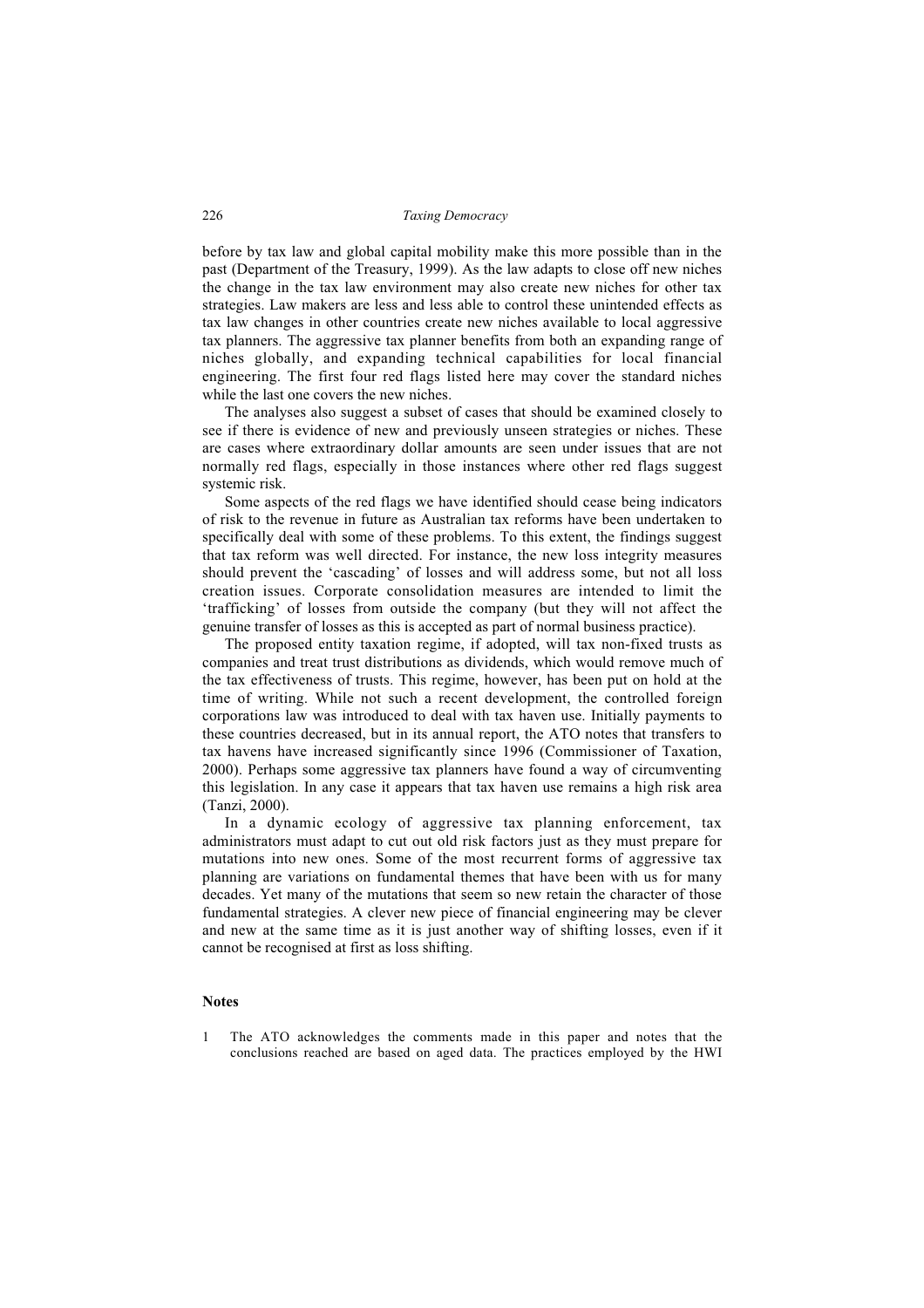Taskforce have significantly changed and the conclusion reached may not be the same if this analysis were undertaken today.

- 2 For instance, the ATO conceives of aggressive tax planning as techniques which: (a) undermine the policy intent of the law; (b) impact on the integrity of the tax system; and (c) erode community confidence in the fairness and the equity of the tax system. Characteristics which mark aggressive tax planning in the ATO's view include arrangements which: (a) are contrived and artificial in their method of execution; (b) are uncommercial from a business or economic perspective; (c) are not implemented as specified in contractual and other legal documentation; (d) involve round robin finance or circular movement of funds and loans paid off by future earnings; (e) involve fraud on the revenue; (f) involve permanent tax advantage as distinct from a timing advantage; (g) abuse a specific concessional or anti-avoidance provision contrary to the policy underlying the law; and/or (h) attempt to reduce the amount of tax properly payable and thus create a revenue risk.
- 3 For example, in some instances analysts have included a risk more than once simply because it is feasible that the risk could fall under more than one category.
- 4 The Income Tax Regulations include a 'list' of countries which are considered to have tax systems broadly similar to the Australian system. There are fifty-eight of these 'listed' countries. 'Unlisted' countries are all those that do not appear on the list. They have taxation systems that range from almost comparable to full blown tax havens. Hence 'use of an entity in an unlisted country' would imply that profits were somehow derived in a low taxed country, and that a reduced amount of tax would be paid on them.
- 5 Income from trusts comes in the form of a distribution: From companies it is a dividend.
- 6 The individual risks named in the data are loosely grouped under five broader risk categories. The broad risk categories are International, Losses, Group Structure, Miscellaneous Income and Deduction Items, and Other Miscellaneous Items. The broad categories in turn contain more specific risk categories. Each of the specific risk categories contains a catch-all variable named 'other' to accommodate the less common or less understood risks of that type. As the broad category 'other miscellaneous items' has itself the flavour of a catch-all category, one would expect the least common or least understood risks to appear under the label 'other miscellaneous items – other'. Oddly, this has turned out to be the most highly predictive variable.
- In this sense 'capital' is the money contributed to set-up a business or keep it running. Unlike profit, it is not taxable when it is returned to the contributor (because it is assumed to have been taxed previously). There are obvious tax benefits to the HWI if they can re-characterise profit as capital.
- 8 It is also a top predictor when we predict the sum of all risk rankings (0 to 10) or the number of issues where the risk score exceeds 7.
- 9 One risk that was classified as 'other' that was more or less systemic was property developers treating building costs as deductible on the revenue account while treating income from sales as capital. This practice gives the advantage of immediate deductions for expenses but a concessional treatment of income. It is not allowed by the legislation, but it appears that taxpayers 'try it on' in the hope the ATO will not detect it. It has since emerged that it is widespread among property developers.
- 10 Loan accounts are often used by HWIs as a tax free source of cash to maintain their lifestyles. A credit balance in a loan account would suggest that there was another source of income and analysts could find this a cause for concern.
- 11 Note also the predictive power of the dollar amounts of 'trust distributions capital distributions in non-cash (to the HWI)' in Table 10.7.
- 12 An  $R^2$  of 0.82 means that 82 per cent of the statistical variance is explained.